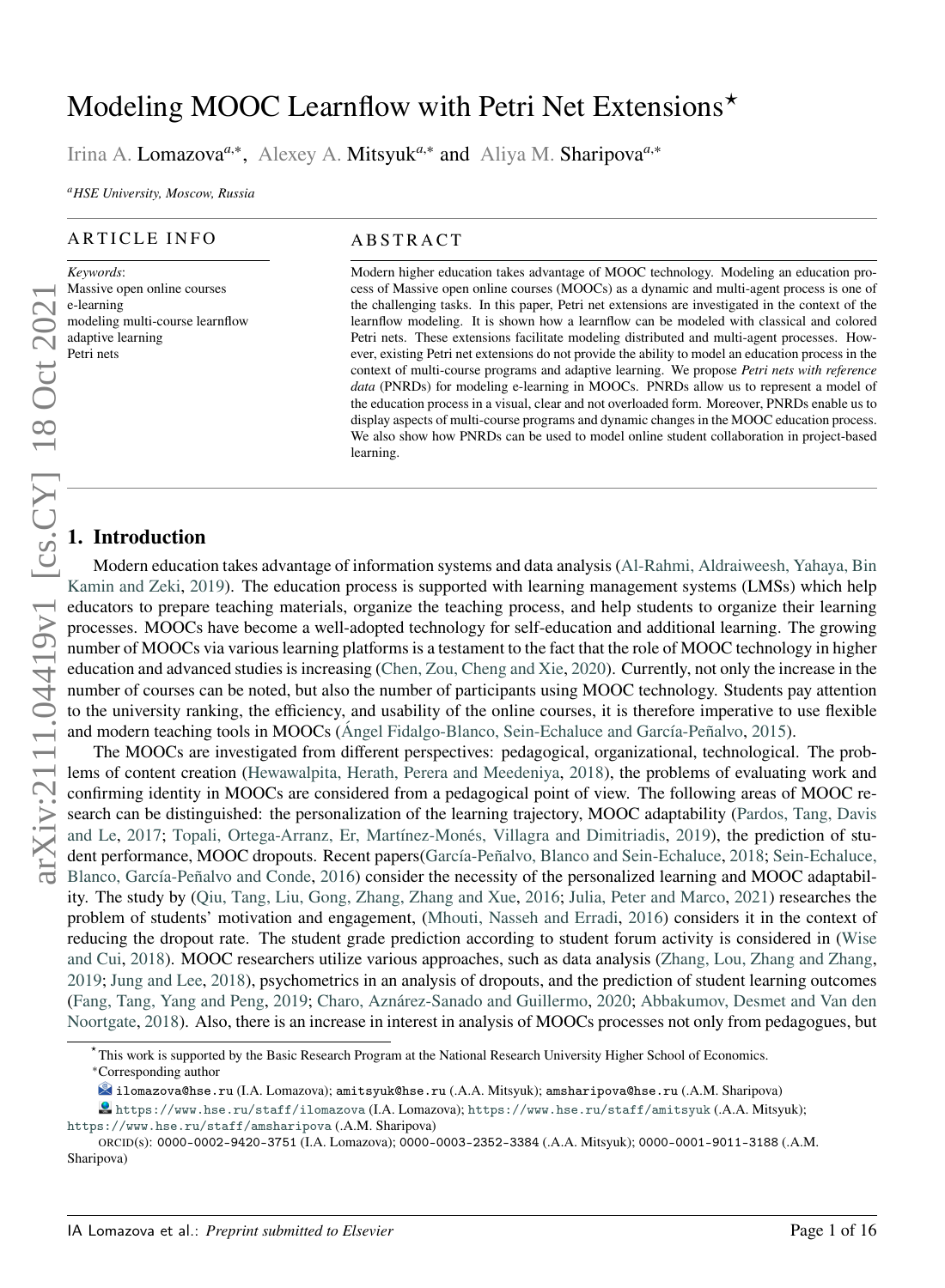also from software developers and managers. Thus [\(Dumbach, Aly, Zrenner and Eskofier,](#page-13-6) [2020\)](#page-13-6) discusses application of process mining for supporting e-learning information systems.

E-learning is a dynamic process by nature. It is supported by information systems. In this regard, the education process in MOOCs can be viewed as a classical business process, which is not different from manufacturing processes, sales, or any other dynamic multi-agent processes. The graphical representation of business processes or workflows is carried out by means of business process modeling to determine potential inefficiencies of a business process and improve it. The business process model is a description of a real business process, subsequently, data from the real education process can be analyzed. Results of such analysis can be helpful both for students and teachers. For example, the rules for studying the course or requirements for passing it. The business process model can be used for the analysis and development of LMS software, as well as the support of information systems, and is intended for monitoring real e-learning processes. It is crucial to consider not only the e-learning structure but also its dynamic properties for modeling online education processes. Related to education business process, MOOC models need to describe the control-flow of participants' interconnections recorded in LMS. We focus on the presentation of a MOOC learning process as control-flow model taking into account its dynamics.

The analysis of a student's learning trajectory can be based on workflow modeling. However, a demonstration of how the student moves from subject to subject in one course and the main result of the course study — whether the student completed the program — does not reflect the actual situation. In this case, the workflow model, where the student studies one course, is convenient to check the correctness of a workflow. Nevertheless, many essential aspects are not taken into consideration. In reality, a student may take more than one course at once. It is possible to construct a model for the case of "one student–one course" with an approved set of prerequisites. A student plans to study in course "A". However, to enroll, the student needs to have the skills from course "B". While studying the course, the student could have missed assignments, study some topics, thus moving forward in his/her learning path. This means *adaptive learning*, because we check not only compliance with the prerequisites for enrolling in the course, but also take into account the changes in the student's state in the learning path that have occurred in the dynamics. These changes are not taken into account in the model employing basic workflow modeling, however. In this case, the MOOC is not a single workflow, but a system of interacting workflows. Moreover, by using the model with references to data, the courses a student has taken can be identified and the records in the student's portfolio are updated.

Another case from the perspective of adaptive learning is where the student studies a common subject in parallel in several studied courses. A modern university is moving to an education format that assumes the possibility of a flexible program transformation according to study interests. Course subjects do not necessarily correspond to a standard program structure — a set of prerequisites [\(Yu, Miao, Leung and White,](#page-14-10) [2017\)](#page-14-10). However, in online education, various programs may have the same subjects and a student may have the competencies and final grades of a completed program. This shows the need to model the education process, in the context of the adaptability of the student's learning trajectory, to his or her requirements. The construction of the program trajectory, with respect to individual student characteristics, can be reflected in his or her portfolio as corresponding records of completed programs and subjects, competencies, etc.

An important characteristic of the education process is its multi-perspective nature. For example, everyday classical or online university activities can be seen from the following viewpoints: student (undergraduate), professor/instructor, teaching assistant, education program administrator, graduate (PhD), student, research staff, etc. Persons with these roles are involved in the education process and have their personal concerns. Thus, each viewpoint has specific characteristics. Separate aspects of the education process can be modeled and analyzed based on separate views. For example, it is possible to have an independent model of course prerequisites, which restricts the number of courses available for a student and their possible order. There are aspects of education that cannot be modeled using only one view.

Nowadays, project activities play an important role, especially in the education of specialists of ICT and software development [\(Konak, Kulturel-Konak and Cheung,](#page-14-11) [2019\)](#page-14-11). It is crucial to involve students in the entire development cycle (project) for their ability to see the whole process from various perspectives. A project-based education is common for modern software and IT curricula. Students perform projects (usually) in small groups. This approach brings academia and industry closer to each other. The interaction between students in a group, their interaction with the instructors, and inter-group communications are all important to correctly model this project-based education process [\(Papanikolaou and Boubouka,](#page-14-12) [2010\)](#page-14-12).

In this work, we focus on developing a formalism to modeling the education process environment as a dynamic multi-agent system. Accordingly, it is possible to set the following tasks requiring consideration: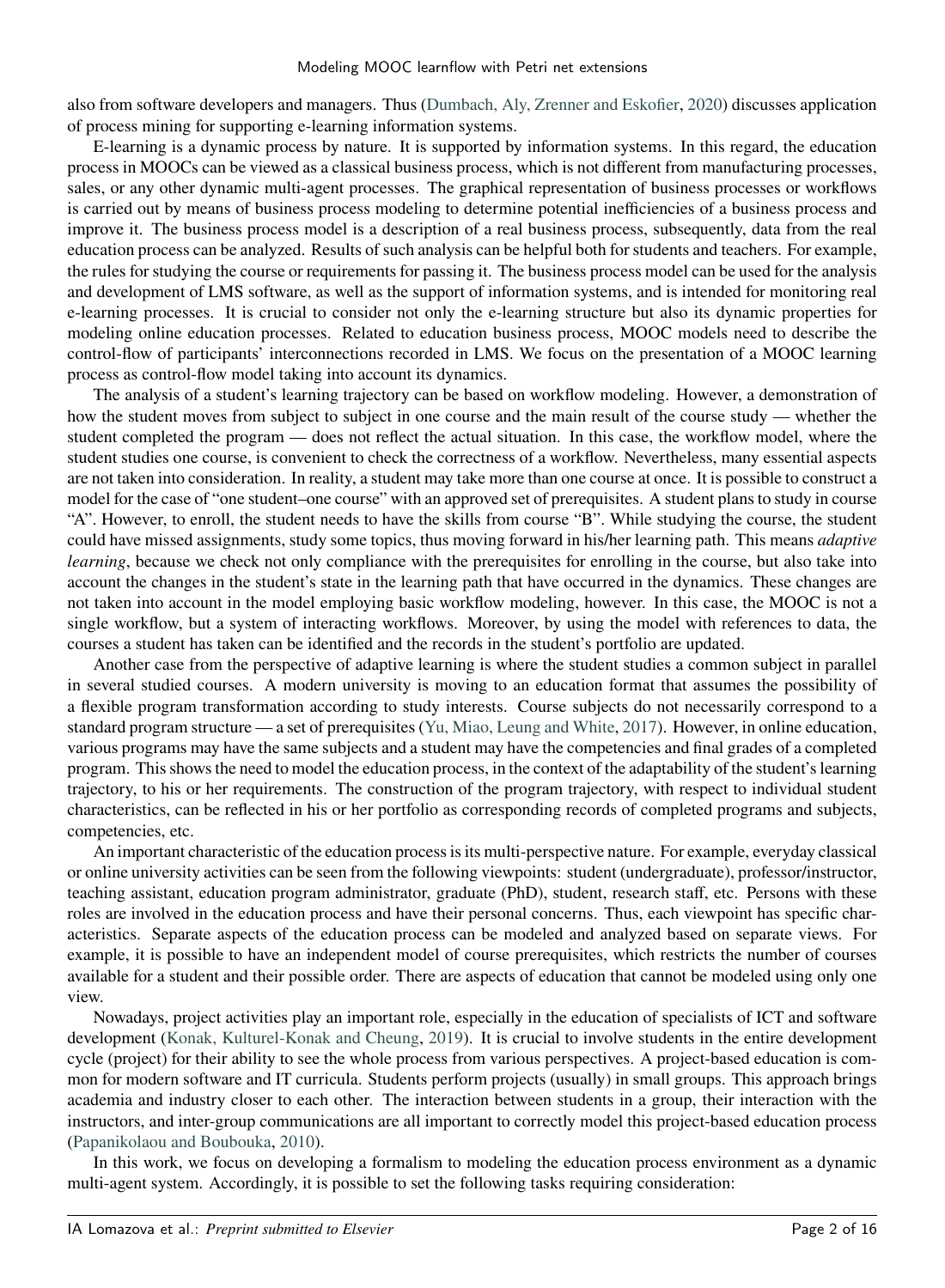- Identifying aspects of MOOC modeling that were not previously addressed in the literature;
- Modeling the learning process in MOOCs as a standard workflow;
- Using the extension of Petri nets to model the process taking into account adaptive control (dynamics);
- Modeling of teamwork on a project during MOOC study.

One of the well-known approaches of modeling and analyzing dynamic process are Petri nets. Petri nets have precise mathematical semantics and, hence, the correctness of a modeled process can be checked. Petri nets also have graphical notation, which facilitates their visualization and analysis. Note also that Petri nets underlie many applied languages for modeling business processes.

Classical Petri nets are applied to simple system modeling. Currently, there are a large number of different Petri net extensions, which, in one way or another, expand the functionality of the model. Extensions of Petri nets have been developed in response to the increasing demand for different model perspectives of distributed and multi-agent systems. The following extensions of Petri nets are known: Petri nets with time, colored Petri nets (CPNs), reference nets, nets-within-nets. In this paper, we show how colors and data references can be useful to model the considered aspects of the e-learning process.

In CPNs, tokens carry data values of different domains. In classical Petri nets, all tokens, by definition, are of the same type and, therefore, indistinguishable. However, in systems that we want to model, tokens are often different objects. In a CPN, each token has its own meaning (color) which makes it possible to distinguish tokens [\(Jensen and](#page-14-13) [Kristensen,](#page-14-13) [2009\)](#page-14-13). The token value can be of a basic or any complex type. Another Petri net extension is reference nets. Reference nets are high-level Petri nets incorporating the concept of nets-within-nets along with Java inscriptions [\(Köhler, Moldt and Rölke,](#page-14-14) [2001\)](#page-14-14). Java inscriptions are used to create nets with bindings to reference variables. These references can be used to carry out communication between net instances. The transition firing can also be controlled through "guard" conditions [\(Kummer, Wienberg, Duvigneau, Schumacher, Köhler, Moldt, Rölke and Valk,](#page-14-15) [2004\)](#page-14-15).

For various tasks, Petri net extensions are used to capture all aspects of the concurrent distributed processes [\(Car](#page-13-7)[rasquel and Lomazova,](#page-13-7) [2019\)](#page-13-7). In our case, it is important to use the possibilities of building a multi-agent model, since the online education is a distributed process with many changes in real process. In reality, the model may be inconvenient for analysis, due to a large number of elements. In such a way, we propose utilizing the idea of reference tokens, where tokens are reference objects [\(Carrasquel and Lomazova,](#page-13-7) [2019\)](#page-13-7), for developing multi-agent models of an e-learning environment. In this paper, we present Petri nets with reference data token (PNRD) — an extension of the Petri net model with tokens allowed to be references which leads to very clear and intrinsic semantics.

Various problems of MOOC modeling are investigated to solve problems in different e-learning domains. However, this research does not answer the question, how to design the education process concerning adaptive learning. Our research aims to propose a formalism for modeling e-learning processes. This new formalism has to capture the multiperspective nature of e-learning processes in MOOCs where students are free independent agents. This formalism enables us to model the e-learning process in the context of dynamic adaptability. This new extension can be used for modeling the multitasking of student learning, when the student may study many courses in parallel. Also, the Petri net extension provides the approach for modeling MOOC with teamwork.

The paper is organized as follows. Section [2](#page-2-0) provides a review of related research on MOOCs and modeling education processes with a focus on Petri net semantics. In section [3,](#page-4-0) examples of Petri net modeling of MOOC study are presented. First, a model of studying in a MOOC by one student as a classical workflow model is provided. Then, we present how the extensions of Petri net can be utilized for solving the problem of the individual presentation of each student's data. If the student is studying one course, and we want to take into account the data, then it is possible to use CPNs. Examples of Petri net and their extensions and models for studying in MOOCs are presented as well. The third example is a model concerning dynamic adaptability, where the reference semantics extension was utilized. An example of the teamwork workflow model is presented. Section [4](#page-10-0) analyzes the implications of the proposed Petri net formalism for modeling the education process and concludes the paper.

## <span id="page-2-0"></span>**2. Related Work: Workflow, Learnflow and Multi-Agent Systems**

The modeling and analysis of MOOC processes can become the basis for determining the main directions of course development, their structure, connections between courses, and the creation of a synergistic effect, and obtaining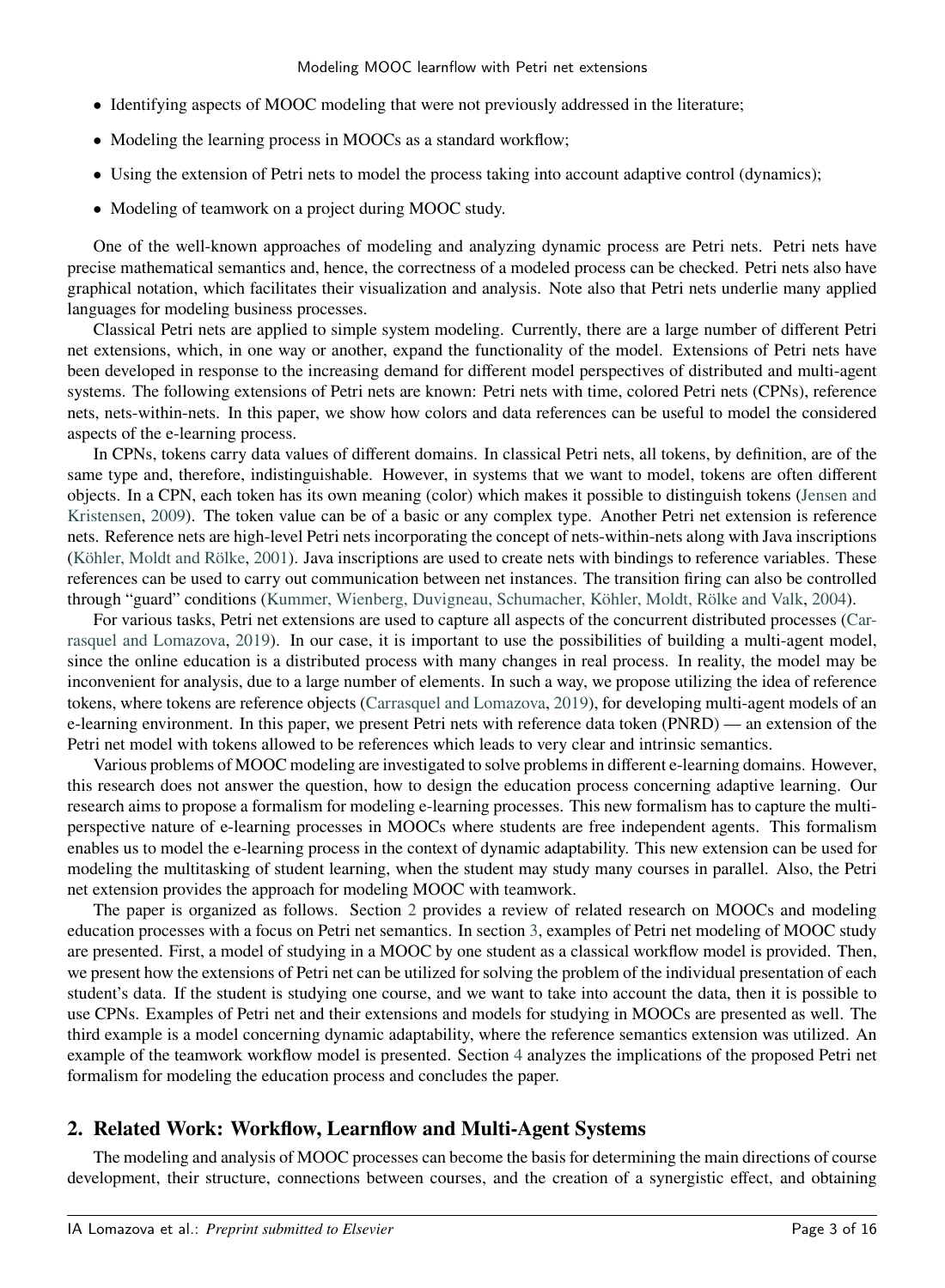new knowledge for the development of education technologies [\(Guerrero, Heaton and Urbano,](#page-14-16) [2020\)](#page-14-16). The e-learning environment modeling is a way to understand how various MOOCs aspects are related and what can be improved in order to increase the effectiveness of courses in terms of both knowledge and analytical results. The workflow modeling approach [\(van der Aalst and van Hee,](#page-13-8) [2002\)](#page-13-8) has been adopted for the learning process. Not long ago, the term "learnflow" [\(Bergenthum, Desel, Harrer and Mauser,](#page-13-9) [2012\)](#page-13-9) was proposed for the workflow of learning process. An actor learnflow model is a type of high-level Petri net where actors represent students, and roles are associated with transitions which represent process actions. These nets can be used to model a single group of students with different roles/competencies performing a project together.

The enhancement of e-learning technologies has driven the education environment to meet requirements to improve and make more efficient and convenient the implementation of the MOOC technology [\(Deng, Benckendorff and](#page-13-10) [Gannaway,](#page-13-10) [2019\)](#page-13-10). The increasing number of publications on LMS and MOOC consider various aspects of e-learning. The high level of dropout rates is a large part of the research in the MOOC analysis. The motivation of some learners in MOOCs is not always to complete the course [\(Deeva, Smedt, Koninck and Weerdt,](#page-13-11) [2018\)](#page-13-11). The problem of MOOCs dropouts is considered in [\(Mubarak, Cao and Zhang,](#page-14-17) [2020;](#page-14-17) [Prakash, Zia and Khalil,](#page-14-18) [2018\)](#page-14-18) to explain what kind of problems the student can face studying in a MOOC, which leads to a break in studies or a complete dropout. The curricular analytics from learning platforms and LMSs are used to explain the reasons for the high late dropout rate [\(Salazar-Fernandez, Sepúlveda, Munoz-Gama and Nussbaum,](#page-14-19) [2021\)](#page-14-19).

The specific focus of the paper is on modeling education processes in MOOCs with the utilization of Petri nets. In the literature, related to an analysis of MOOCs study with Petri nets and its extensions utilization, the following reserch areas can be distinguished.

First, research focuses on the problem of the individual learning trajectory and adaptive learning environment. In this regard, the development of appropriate learning content according to students' preferences and requirements is analyzed [\(Premlatha and Geetha,](#page-14-20) [2015\)](#page-14-20). The development of an adaptive learning environment enables the construction of an individual trajectory for improving student's performance. Personalization of the student's learning is possible through learner classification to identify changing learner characteristics and requirements [\(Premlatha, Dharani and](#page-14-21) [Geetha,](#page-14-21) [2016\)](#page-14-21).

In [\(Vidal, Lama, Díaz-Hermida and Bugarín,](#page-14-22) [2013\)](#page-14-22), the problem of the course content adaptability according to the learner's performance is considered in the context of unified workflow patterns using an ontology-based and Petri net-based engine. The adaptability is considered in the context of making subsequent changes to the course structure. The authors of [\(Hammami and Mathkour,](#page-14-23) [2015\)](#page-14-23) consider the probability of adapting to the learner's preferences in the e-learning environment and analyzing and controlling the communication and interactions among the different agents in the context of the multi-agent nature of e-learning. The formal model of message exchanges on the basis of object Petri net is proposed.

Secondly, student MOOC performance is considered for the further prediction of the students' learning behavior and for blended learning. Student learning outcomes on the basis of students' activities in the e-learning system could be implemented as a valid indicator of student performance and its prediction for making a more efficient course [\(Conijn, den Beemt and Cuijpers,](#page-13-12) [2018\)](#page-13-12). [\(Balogh and Kuchárik,](#page-13-13) [2019\)](#page-13-13) discuss a simulation tool using Petri nets to predict student grades based on the use of learning materials.

Furthermore, the improvement of MOOCs is another problem that researchers focus on. Student performance analysis often provides researchers with the idea of evaluating the usefulness of course content and how to make improvements in MOOCs. A Petri net model can be applied for course development in respect of prerequisite connections [\(Juhasova, Kazlov, Juhas and Molnar,](#page-14-24) [2016\)](#page-14-24). Hence, the fact that during the education process a student may do several courses at the same time is not considered. Balogh et al. (Balogh, Turčáni and Magdin, [2014\)](#page-13-14) discuss the implementation of Petri nets as an effective tool for modeling the education process, and the model verification using various information analysis methods, such as usage analysis on the basis of log files. The event log data are used to understand which materials are being used by or are useful for students, and which can be excluded from the course in order to improve the student's learning within the course.

Finally, it can be concluded on the basis of the literature review that the majority of investigations of e-learning modeling by means of Petri nets study mostly an individual learning trajectory or the prediction of student behavior. Current research usually focuses on individual student activity in MOOCs while disregarding the teamwork of students. There is a lack of papers focused on collaborative learnflow modeling. [\(Frosch-Wilke, Sánchez-Alonso and Dodero,](#page-13-15) [2008\)](#page-13-15) have drawn attention to the fact that dynamic changes during collaborative learning processes should be considered on the basis of the reflective framework. However, despite the possibility of making changes in the model without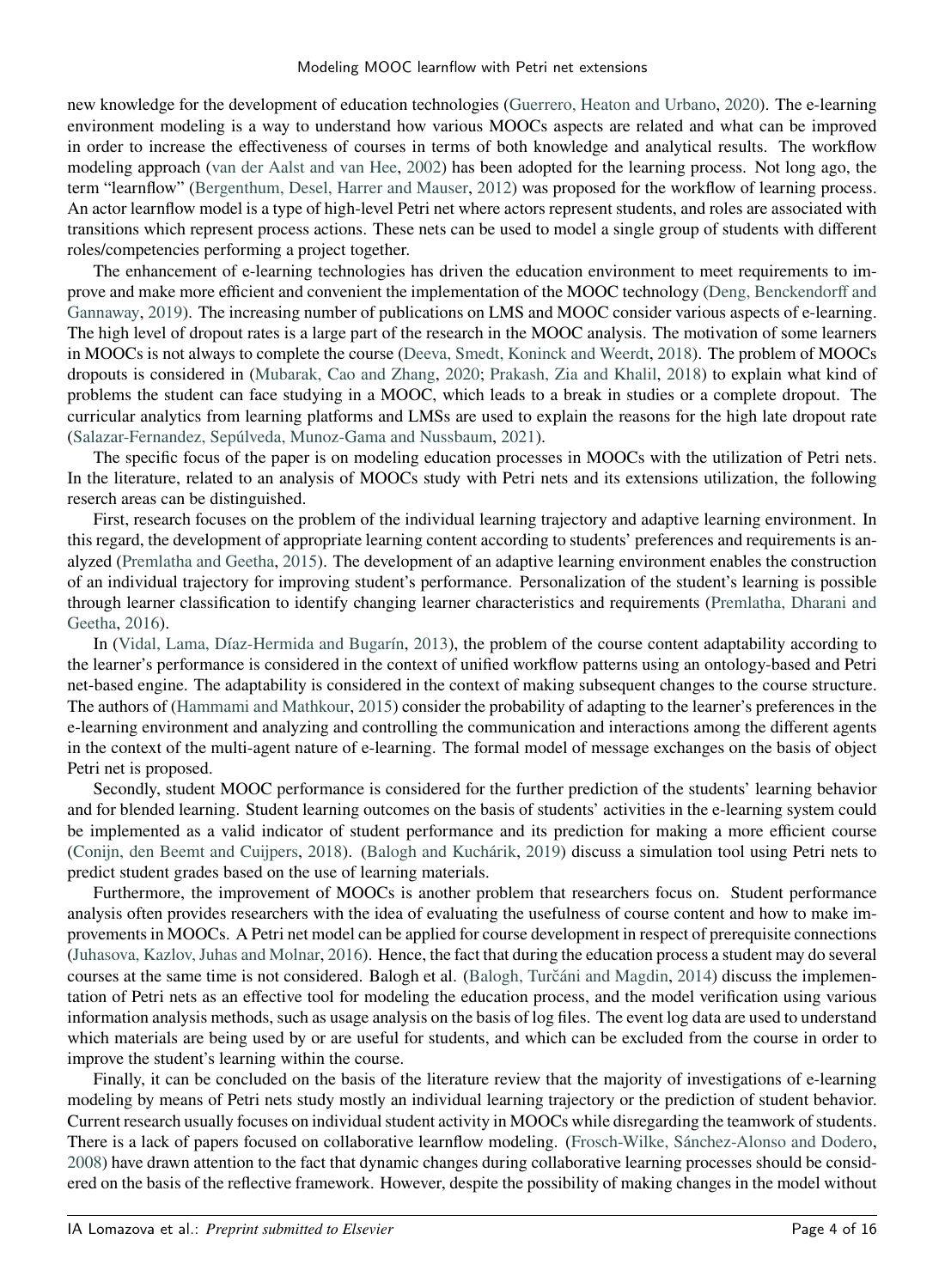redeveloping it entirely according to the changed factors, the availability of making changes related to students' teamwork on projects is not discussed, nor is the problem of process adaptation to changed external factors. Conversely, the problem of the adaptability of e-learning according to learner's level is not considered given that several courses may be taken at the same time. It is crucial for the model to reflect aspects of the interaction of prerequisites of a particular course and the possibilities of model development to include an adaptive student learning trajectory.

The problem of adaptive learning in MOOCs is considered predominantly from the individual's characteristics such as a personality type, background, expectations. However, adaptability in the sense of dynamic changes is not taken into account. Although many articles model the education process in MOOCs, the models of e-learning as a distributed environment are scarce.

The possibilities of process mining techniques and a large amount of LMS event log data enable the design of a model of the e-learning process in MOOCs, taking into consideration the system complexity and the distributed dynamic e-learning environment.

In works devoted to multiple instances of process modeling and data analysis in Petri net, a distributed process is considered not an isolated process, but as data about objects that change over time. [\(Fahland,](#page-13-16) [2019\)](#page-13-16) consider the modeling dynamics over multiple processes to avoid data extensions. In the paper of Ghilardi et al. [\(Ghilardi, Gianola,](#page-14-25) [Montali and Rivkin,](#page-14-25) [2020\)](#page-14-25) an extension of colored Petri nets, called catalog and object-aware nets (COA-nets) is utilized for multi-case and data-aware process modeling and analysis. An analogy can be drawn with the education process in MOOCs, where a student is in constant interaction with other participants in the process, that is, there are constant changes, the process is not discrete, moreover, it is necessary to take into account the changing student portfolio.

Modern MOOCs combine innovative project-based approaches with teaching elements of the traditional education format. For example, they propose different types of group or team projects. Teamwork is one of the most important competencies for most professionals, and it is therefore imperative that it be included in university programs [\(Planas,](#page-14-26) [Feliu, Arbat, Pujol, Suñol and Castro,](#page-14-26) [2020\)](#page-14-26). The integration of such courses into school/university academic programs is considered an important task to improve the quality and accessibility of education. It is also vital to model students' teamwork in MOOCs to analyze organizational bottlenecks and predict potential problems in order to improve online courses.

In our opinion, it is essential to include in the education environment model all aspects of the education agents' interaction. These interconnections are recorded in LMSs as event logs. Therefore, it is important to indicate all the student's individual portfolio data on completed courses and final grades for more efficient student learning trajectory formation and avoiding the redundancy of studying previously completed courses.

In order to model multi-agent e-learning trajectories of different students, we considered reference semantics in Petri nets. It has been shown that reference nets suit the modeling of general social multi-agent systems [\(Köhler,](#page-14-27) [Moldt, Rölke and Valk,](#page-14-27) [2005\)](#page-14-27). The strength of reference nets is that this model supports a multi-perspective view of the modeled process. In this paper, we investigate how modeling using PNRD can be applied to the education process.

## <span id="page-4-0"></span>**3. Modeling the Education Process with Petri nets**

It is crucial to consider not only the e-learning structure, but also the features of its dynamic properties for modeling online education processes. In this paper, we focus on developing a formalism to support the design of the education process environment as a dynamic multi-agent system. Petri nets are intended for the visually modeling of distributed dynamic processes. Using mathematical tools Petri nets provide the possibility of model execution and verification.

## **3.1. Modeling Subject Learning with Workflow Nets**

The process of studying a subject can be viewed as a business process in which a student is a case that should be carried from admission to successful completion or drop out. To model business processes, a special class of classical Petri nets, called *workflow nets* (WF-nets), is used.

We start with defining Petri nets and WF-nets. Then we will give a simple example of modeling the process of a subject study using a WF-net.

A Petri net model is represented as a bipartite graph with nodes of two types: places and transitions, which correspond, respectively, to local states/conditions/resources and actions/tasks/events of the system. Places may carry tokens, representing resources, control threads, etc. Thus, a current state of the system is represented by some distribution of tokens, called a Petri net marking. The dynamics of the system is modeled by firings of transitions – a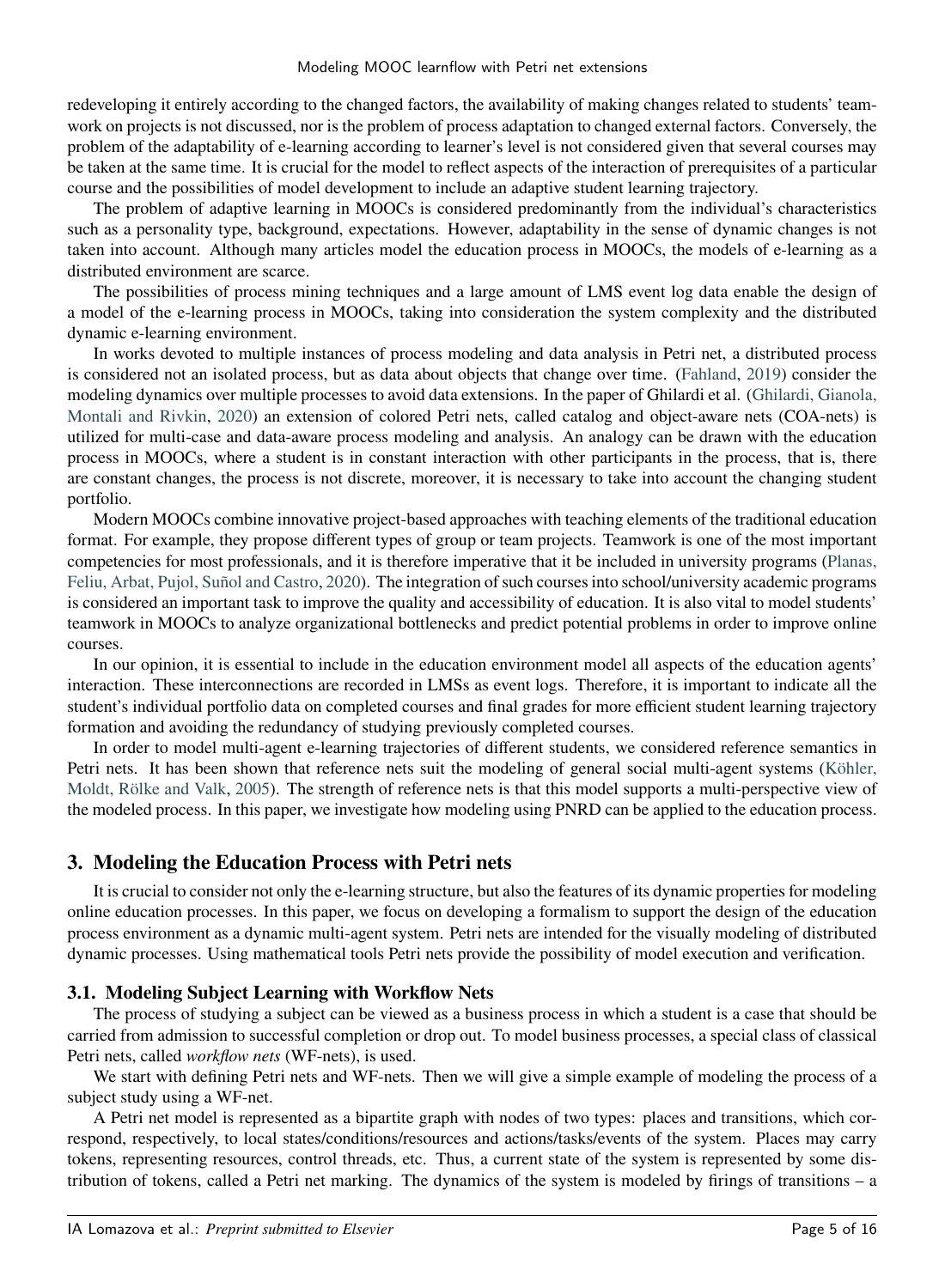transition firing changes the current state for a new one, i.e. it may change the number and distribution of tokens. Now we define Petri nets formally.

Let *S* be a set. A *multiset m* over a set *S* is a mapping:  $m : S \rightarrow Nat$ , where  $Nat$  – is the set of natural numbers (including zero), i.e. a multiset may contain several copies of the same element.

For two multisets *m, m'* we write  $m \subseteq m'$  iff  $\forall s \in S : m(s) \le m'(s)$  (the inclusion relation). The sum, the union and the subtraction of two multisets *m* and *m'* are defined as usual:  $\forall s \in S : (m+m')(s) = m(s) + m'(s), (m \cup m')(s) =$  $max(m(s), m'(s))$ ,  $(m - m')(s) = m(s) \Theta m'(s)$  (where  $\Theta$  denotes the truncated subtraction). By  $\mathcal{M}(S)$  we denote the set of all finite multisets over S.

Let *P* and *T* be two disjoint finite sets of places and transitions respectively and  $F : (P \times T) \cup (T \times P) \rightarrow Nat$ . Then  $N = (P, T, F)$  is a *Petri net*. A *marking* in a Petri net is a function  $m : P \rightarrow Nat$ , mapping each place to some natural number (possibly zero). Thus a marking may be considered as a multiset over the set of places. A *marked net*  $(N, m_0)$  is a Petri net  $N = (P, T, F)$  together with some initial marking  $m_0 \in \mathcal{M}(P)$ .

Pictorially, *P*-elements are represented by circles, *T*-elements by boxes, and the flow relation *F* by directed arcs. Places may carry tokens represented by filled circles (black dots). A current marking  $m$  is designated by putting  $m(p)$ tokens into each place  $p \in P$ . Tokens residing in a place are often interpreted as resources of some type consumed or produced by a transition firing.

For a transition  $t \in T$  an arc  $(x, t)$  is called an *input arc*, and an arc  $(t, x)$  — an *output arc*; the *preset* • *t* and the postset *t*<sup>•</sup> are defined as the multisets over *P* such that  ${}^*t(p) = F(p, t)$  and  $t^*(p) = F(t, p)$  for each  $p \in P$ . A transition *t* ∈ *T* is *enabled* in a marking *m* iff ∀*p* ∈ *P m*(*p*) ≥ *F*(*p*,*t*), i. e. in its input places, *t* has enough resources for firing. An enabled transition *t* may *fire* yielding a new marking  $m' = \det m - \hat{i} + \hat{i}$ , i.e.  $m'(p) = m(p) - F(p, \hat{i}) + F(\hat{i}, p)$  for each  $p \in P$  (denoted  $m \stackrel{t}{\rightarrow} m'$ , or just  $m \rightarrow m'$ ).

A Petri net run is a sequence of firings  $m_0 \to m_1 \to \dots$  starting from the initial marking  $m_0$ . Note that multiple transitions can be enabled at the same time in a marking *m*. Then the transition to fire is chosen non-deterministically. A run can be infinite, or finite and end with a marking in which no transition is enabled. The behavior of a Petri net is defined as the set of all its possible runs.

WF-nets are a special subclass of Petri nets designed for modeling workflow processes. Each WF-net has two special places: *i* and *f*. These places are used to mark the beginning and the ending of executing one case of a workflow process.

Formally, a marked Petri net  $N = (P, T, F, m_0)$  is called a *workflow net* (*WF-net*) iff

- there is one source place  $i \in P$  and one sink place  $f \in P$  s. t.  $\dot{v} = f \dot{v} = \emptyset$ ;
- every node from  $P \cup T$  is on a path from *i* to *f*;
- the initial marking  $m_0$  in  $N$  contains the only token in its source place  $i$ .

Fig. [1](#page-6-0) provides an example of a WF-net model, where a case is the process of one student learning a specific MOOC course. Here, after selecting the course, a student registers for it, starts the course, and takes the exam. Then there is a fork. If the student fails the exam, he/she repeats the course; if the student successfully passes the exam, he/she receives corresponding record in his/her portfolio. In this simple workflow net, firing of a transition transfers a token from its current place, which represents its local state, to a new one.

The marking shown in this figure represents some intermediate state, when there are two students in the student pool (the source place), one student is to start the course, two students are studying the course, and one is taking the exam.

Note that in this workflow model, students are represented by black dot tokens and cannot be distinguished. Thus, the model demonstrates how many students are currently taking the course and at what stage they are now. For example, it is possible to analyze some performance issues using such a model. This may be not enough. So, we extend the capabilities of workflow modeling to express more perspectives and details of the learning process.

Next, we show how CPNs, in which tokens carry data values from different domains, can be used to model the MOOC.

#### **3.2. Modeling Learnflow with Colored Petri Nets**

In our case, the further extension of the classical Petri net model is CPN, where different colors of tokens are different students. Fig. 2 presents an example of a CPN modeling students' trajectories in MOOC. This example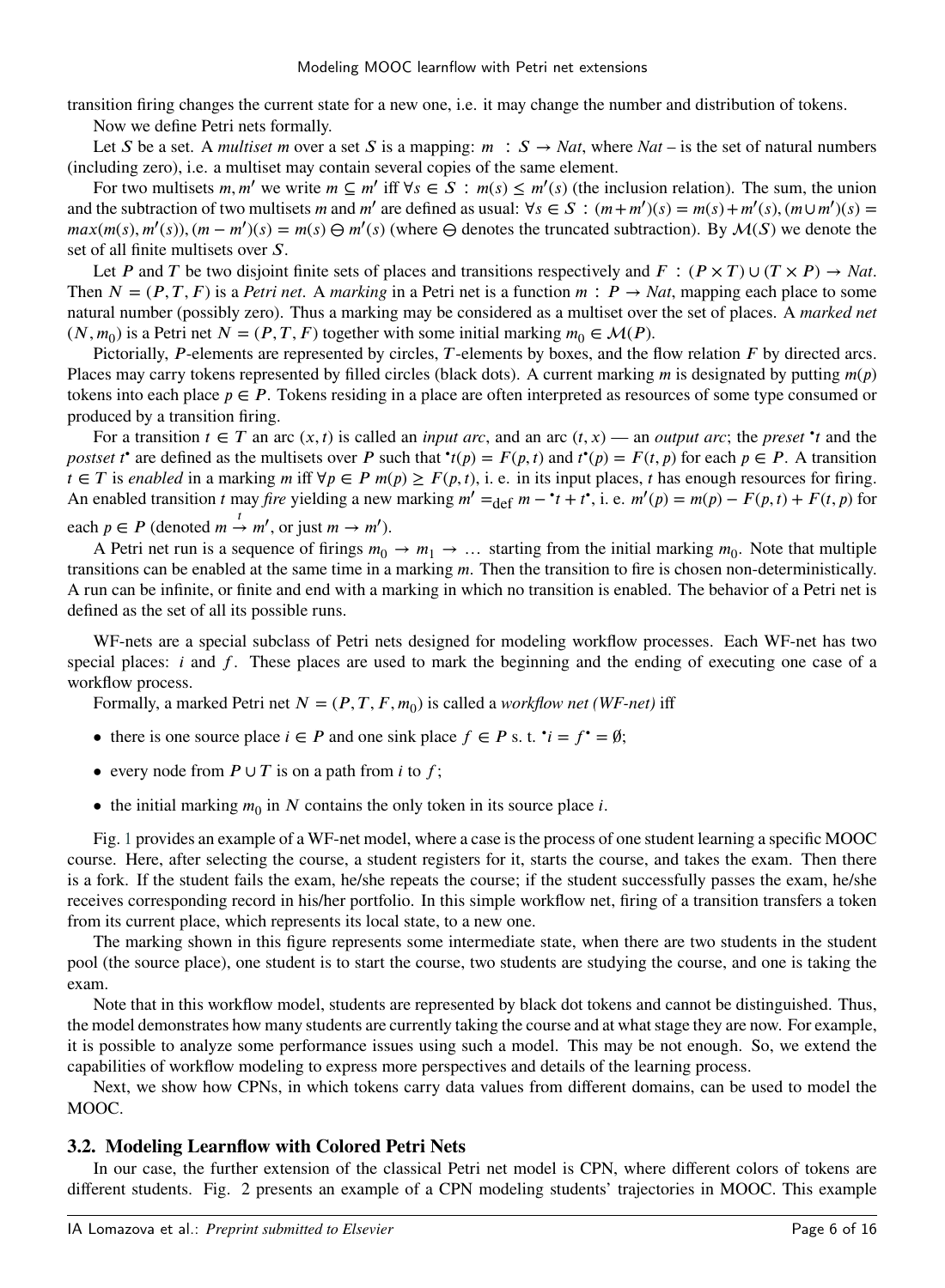

<span id="page-6-0"></span>Figure 1: Workflow net modeling the process of a MOOC study

is made using CPN Tools<sup>[1](#page-6-1)</sup>. It models the study on one particular course, i. e. how the student passes through all stages of the course. Here tokens representing students are tuples of the form  $(id, r)$ , where *id* is a student identifier (or ID), and *𝑟* is a record in a student's portfolio, containing learning trajectory data such as completed courses and grades. Thus, unlike the classical Petri net model, in CPN model we have additional information about the students. This information is presented in the data structures defined in the declarative part of the model on the left in Fig. 2. Declarative parts in CPNs define variables, constants, and functions that can be used to describe operations associated with transitions firings. For example, the transition, 'pass exam', adds completed course data to a student's portfolio. CPNs also provide boolean conditions (guards), extending the definition of the transition enabling. For example, the transition, 'register for a course', fires only if the course '23' (may be a prerequisite for the selected course) is already completed.

The net component in the CPN is a Petri net with places, transitions, and arcs equipped with additional labels (shown on the right in Fig. 2). The marking of the CPN maps its places to multisets of colored tokens, and its transitions can fire in different modes, depending on the tokens involved in the firing. In our example in Fig. 2, in the current marking there are two students with IDs '1' and '34' in the 'student pool', where the first one has courses '1' and '2' in his/her portfolio, and the portfolio of the second student is empty. There are also one student enrolled, two students on the course, and one student taking the exam. In this marking, the transition 'select course' can fire in two modes — either for the student with ID '1', or for the student with ID '34'. This is implemented by binding the variable *id* with the value '1' or '34' correspondingly.



Figure 2: Colored Petri net modeling the process of a MOOC study

Now let us define CPNs more precisely. The following definition is based on the classical one [\(Jensen and Kris](#page-14-13)[tensen,](#page-14-13) [2009\)](#page-14-13).

In CPNs tokens are attached with typed data values (colors). Each place in a CPN is equipped with a type indicating the type of tokens it can carry. Thus, a type (a color set) is a set of values. Let *Type* be a set of types,  $U = \bigcup_{S \in Type} S$ — the universe of typed data values. Let then *Con* be a set of (typed) constants with values in  $U$ ,  $Var$  — a set of (typed) variables, and *Expr* — a language for arcs expressions over *Var* and *Con*, s.t. for any type-consistent variable binding (variable evaluation) *b* :  $Var \to U$  the value  $e(b) \in U$  of an expression  $e \in Expr$  is defined. Note that for a

<span id="page-6-1"></span><sup>1</sup>http://cpntools.org/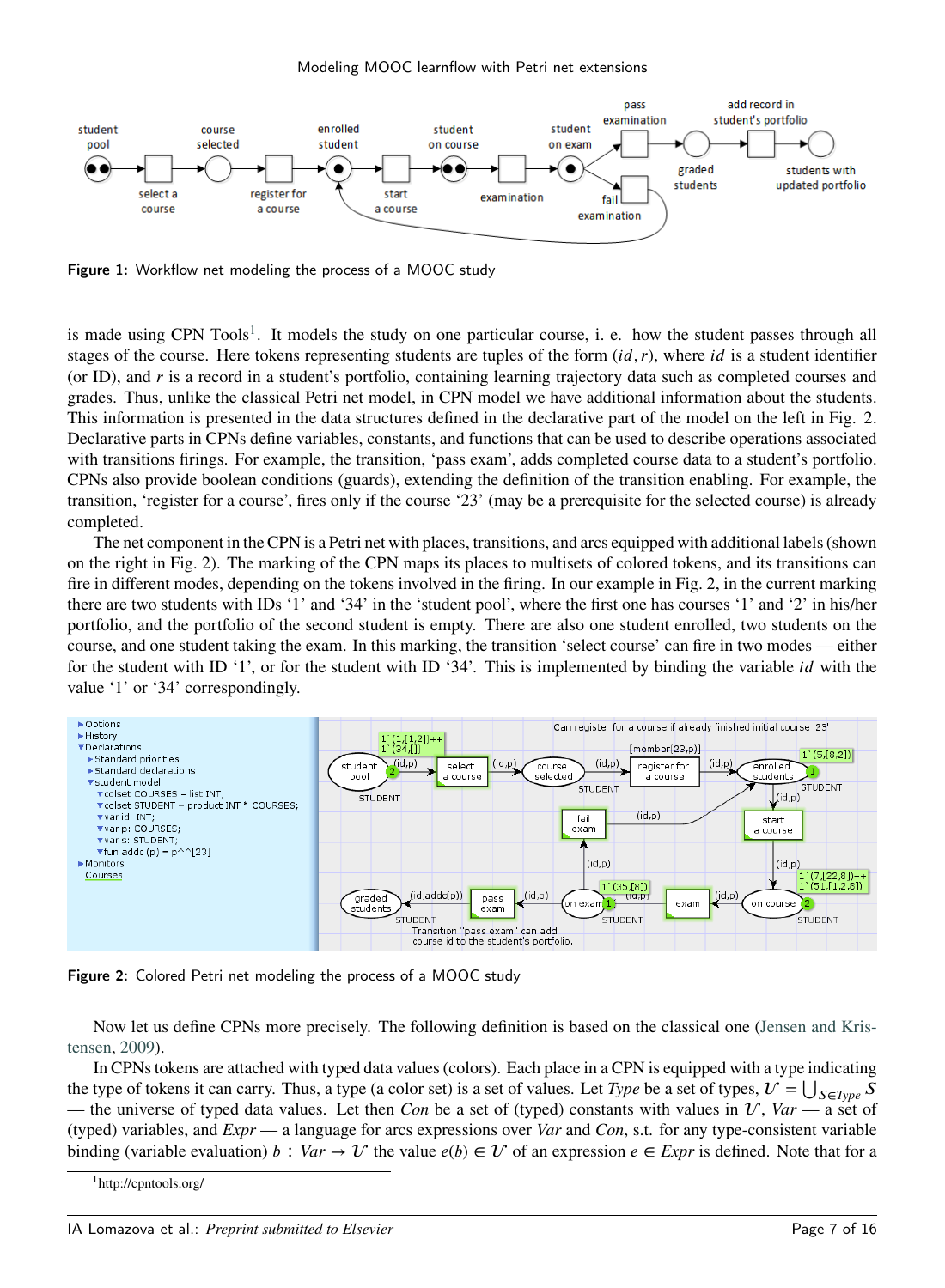concrete model constants, variables and operations used in expressions are defined in the declarative part of the CPN.

By abuse of notation for an expression  $e \in \text{Expr}$  by  $\text{Type}(e)$  we denote the type of *e*, i.e. the type of its values. There is also a language *Guard* of transition guards over *Var* and *Con* and (without loss of generality) we suppose that for any binding  $b : Var \to U$  the boolean value  $g(b) \in \{true, false\}$  of the guard expression  $g \in Guard$  is defined.

Then a CPN is a tuple  $\mathcal{N} = (P, T, F, \tau, \gamma, \epsilon)$ , where

- $(P, T, F)$  is a Petri net;
- $\tau$  :  $P \rightarrow Type$  assigns types to places;
- $\gamma$  : *T*  $\rightarrow$  *Guard* is a partial function assigning guards to transitions (if there is no guard, it is supposed to be *true*);
- $\bullet \epsilon : F \to \text{Expr}$  is an *arc labeling* function; the type of *e*, labeling an arc  $(p, t)$  or  $(t, p)$ , should coincide with the type of the place *p* incident to *e*.

A marking *m* in CPN is a function that maps each place  $p \in P$  to a multiset of tokens  $m(p) \in \mathcal{M}(\tau(p))$ . For a CPN, we distinguish an initial marking  $m_0$ . A marked CPN is a CPN with its initial marking.

Let  $\mathcal{N} = (P, T, F, \tau, \gamma, \epsilon)$  be a CPN. A binding  $b : Var \to U$  for a transition  $t \in T$  is a partial function that assigns a type-consistent value  $b(v)$  to each variable  $v \in Var$  which occurs in the guard  $\gamma(t)$ , or in expressions of arcs incident to *t*.

A binding determines a mode of transition firing. An evaluation  $\varepsilon(p, t)(b)$  determines token demands (multiset of tokens) on *p* for *t* to be enabled with the binding *b*, and the multiset of tokens that the transition *t* removes from the place *p* when *t* occurs with the binding *b*.  $\varepsilon(t, p)(b)$  determines the multiset of tokens added to an output place *p*. More precisely, a transition *t* is enabled in a marking *m* w.r.t a binding *b* iff for all  $p \in P$ ,  $\varepsilon(p, t)(b) \subseteq m(p)$ . An enabled transition *t* fires in a marking *m* yielding a new marking *m'*, such that for all places *p*,  $m'(p) = (m(p) - \epsilon(p, t)(b))$  +  $\varepsilon(t, p)(b)$ .

Thus, the CPN model allows us to represent the control-flow of students' activities when studying a course, depending on their data (grades, passed courses, etc.). Furthermore, student data is localized, i.e. available only for the student in his/her current state. In order to model several concurrent processes performed by the same student, for example, when studying several courses, we need to further expand our modeling capabilities.

#### **3.3. Modeling Learnflow Using Petri Nets with Reference Tokens**

When a student studies only one course, his/her data can be 'attached' to him/her (localized). But when a student is studying a multi-course program, it is important that his/her current records are available to all components of the supporting information system. To model this, we use tokens that are not data values, but are references to shared data.

The idea of extending Petri nets with pointer tokens goes back to R. Valk [\(Valk,](#page-14-28) [1998\)](#page-14-28) who considered tokens referring to elementary Petri nets, representing individual agents. Developing this concept of 'net-within-net' in terms of reference semantics M. Köhler [\(Köhler et al.,](#page-14-14) [2001\)](#page-14-14) used Java inscriptions to create nets with binding to reference variables. On the other hand, [Montali and Rivkin](#page-14-29) [\(2017\)](#page-14-29) considered DB-nets with tokens referring to a database. In [Carrasquel, Lomazova and Rivkin](#page-13-17) [\(2020\)](#page-13-17), Petri nets with tokens referring to global data were used for modeling trading systems.

In this paper, we present PNRD — the extension of the Petri net model with tokens allowed to be references and very clear and intrinsic semantics.

Fig. 3 presents a PNRD example, where tokens are referenced to objects in a database, providing the manager of the course with data from the student portfolios.

The model describes the education process, when many students take many courses. The pool of students contains students represented by their ID and a reference to their portfolio. Thus to identify students, both colors and reference to the portfolio are used to model learning trajectories. When the student studies various courses in parallel, there are several tokens related to the same student, where each token is presented by a tuple of the student ID, reference to his/her portfolio, and the course ID he/she is studying. Hence, it is crucial to use references mechanism to model the student learning trajectory across multiple courses.

The pool of courses contains tokens for the available courses. Each token in this pool is a tuple consisting of course ID, course name, and prerequisites — list of courses to learn first. Accordingly, a student can choose a course if the set of prerequisites for the course is included in the set of completed courses in his/her portfolio.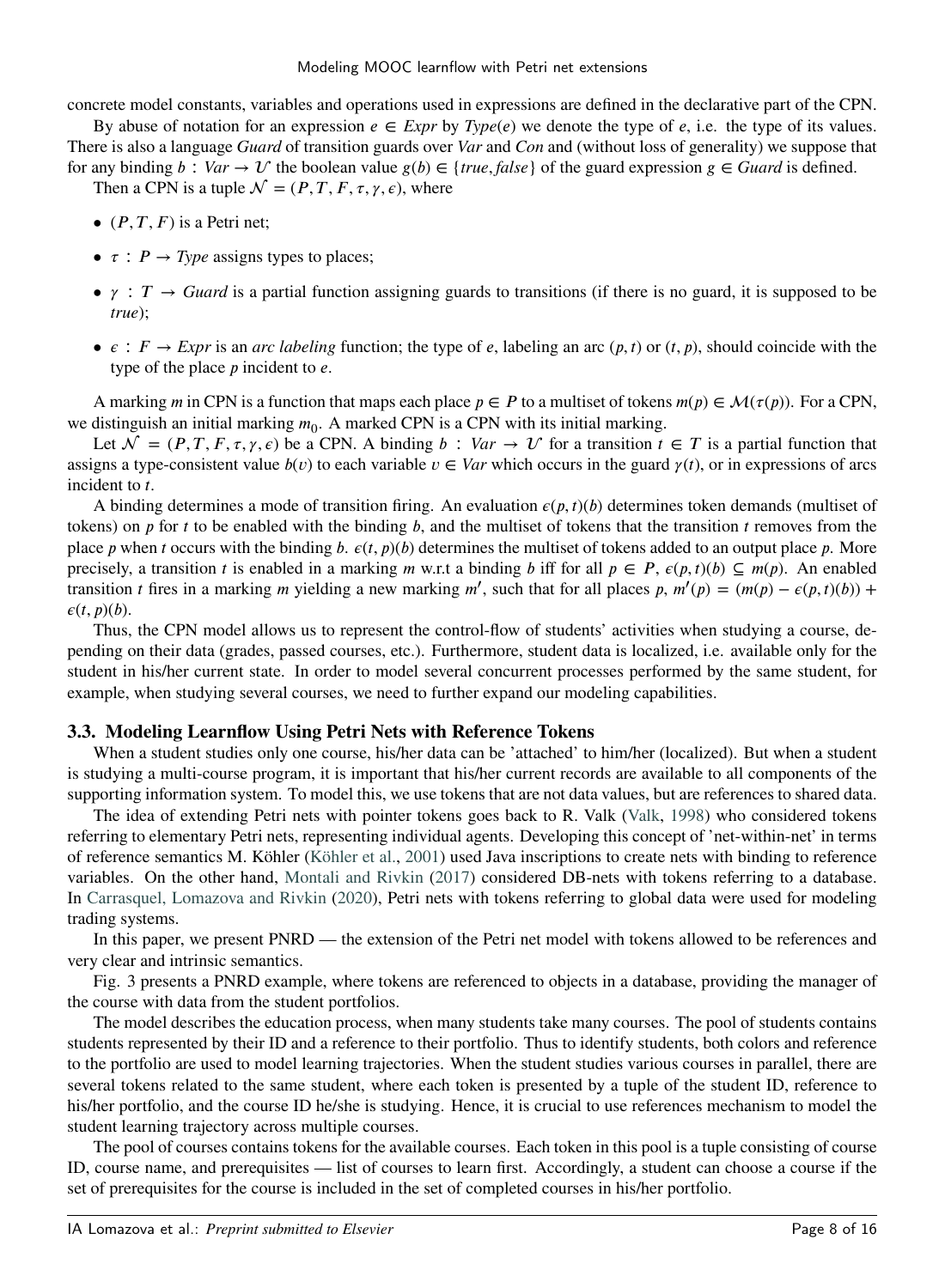

<span id="page-8-0"></span>Figure 3: Example of PNRD for modeling MOOC elements of student MOOC study

When a student enrolls in the course, the record of successful enrollment is added to the portfolio. After firing the transition, 'start a course', a student is placed 'on the course' and begins training. The information about this course (course ID) is added to his/her portfolio.

For a token residing in the place 'student on course', there are two possibilities. If the transition 'examination' fires, the token is carried over to the place 'student on exam' representing students taking exams. After that appropriate data on the exam and the final grade is added to the portfolio, or a student may fail the exam and the corresponding token is moved to the place 'enrolled student' to start the course again and try to complete it successfully. Another possibility for the token in the place 'student on course' is to enable the transition 'leave course without exam', which removes the token. This means that a student has dropped out of the course study without taking the exam and this information is added to his/her portfolio.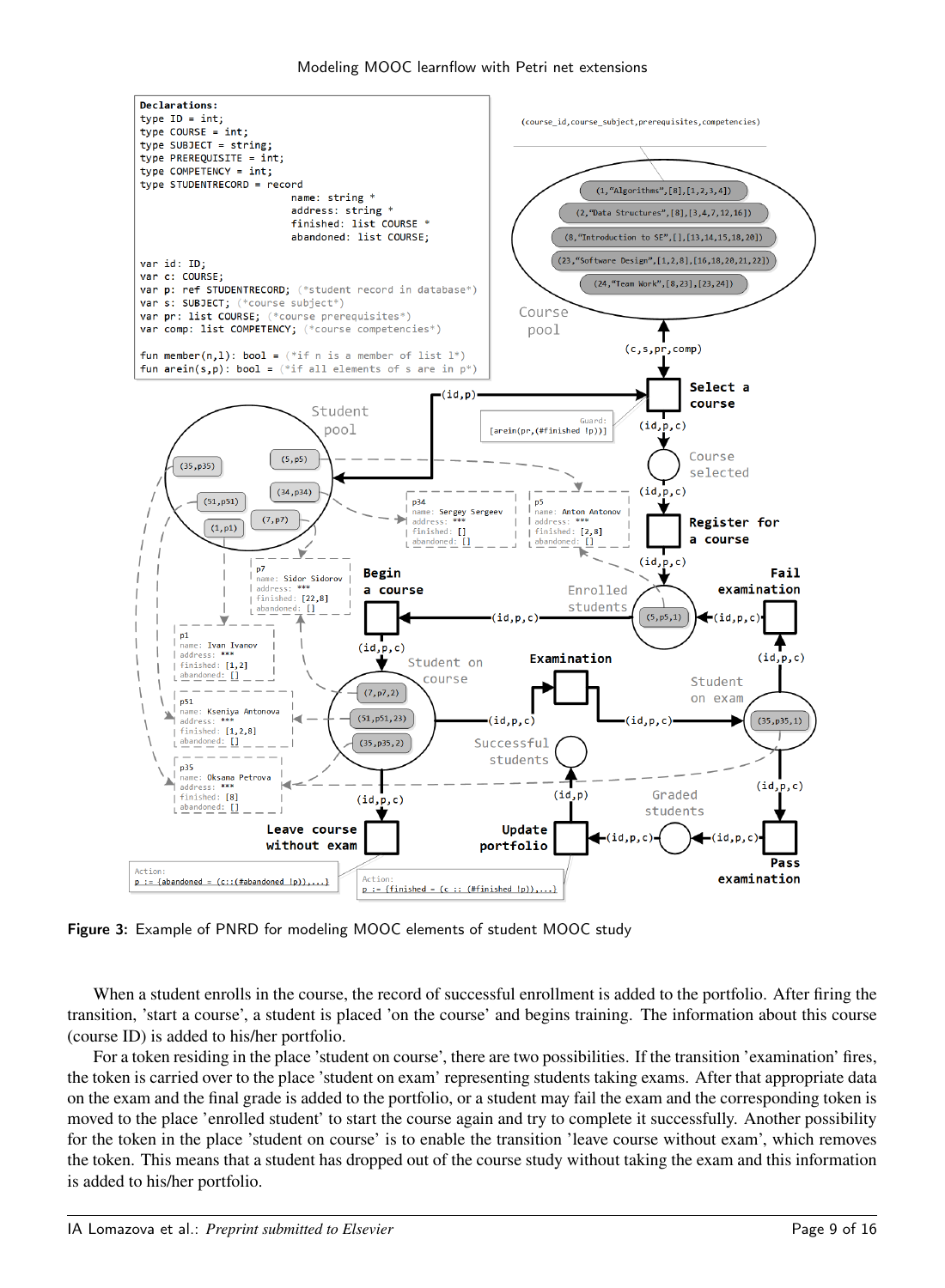In this model, the successfully completed course information is added to the portfolio after the student has passed the exam. In fact, information about the student's state can be added at all stages of the course study, for example, data on enrollment in the course, the results of intermediate tests , etc. These details are omitted to avoid reloading the model. This example shows how an online course trajectory can be modeled in the context of using references to objects that contain data. Also note that the modeling technique used in this example allows us to model *adaptive learning* where course prerequisites can be based on intermediate results for another course, not just completed course records.

Now we define PNRD more formally. First, PNRD is a CPN extension.

The main feature here is that tokens in PNRD can refer to *global data*. Without loss of generality, we suppose that values of local and global data are elements of the universe  $U$ . So we extend the set of types *Type* with pointer types in such a way that for type  $\tau \in Type$ ,  $\tau \uparrow$  will denote the type of pointers to  $\tau$ -values. The set of pointer types will be denoted by *Type*↑.

By *Pnt* we denote a set of reference constants, or pointers — names of pointers to global values from  $U$ . Note that global data is only accessible through pointers. Of course, the values pointed to are subject to change. The current evaluation of pointers that defines the state of global data is the function  $s : Pnt \to U$  that maps pointers to global values. By  $S$  we will denote the set of all global states.

For simplicity of presentation, we suppose that tokens in PNRD are tuples of values from  $\mathcal U$  and pointers. In most cases, this is sufficient, e.g. in our example of modeling MOOC study in Fig. [3,](#page-8-0) a token is a pair of a student ID and a pointer to his/her portfolio, or a triple of a student ID, a pointer to his/her portfolio, and a set of course IDs. Note that allowing tokens that carry data with a more complex structure is not a problem, but the presentation would be more cumbersome. As in CPN, each place in PNRD is equipped with a type indicating the type of tokens it can carry.

Similar to CPN, in arc expressions we use typed variables. But now additionally to variables from *Var* (with values in  $U$ ) there are reference variables whose values are pointers from *Pnt*. The set of reference variables will be denoted by *Var*↑.

Thus, arc expressions in PNRD are built over constants from *Con*, pointers from *Pnt*, and variables from (*Var*∪*Var*↑ ). Of course, the type of  $e$ , labeling an arc  $(p, t)$  or  $(t, p)$ , should coincide with the type of place  $p$  incident to  $e$ . It means that an arc expression in PNRD is a tuple of expressions  $e = (e_1, \ldots, e_k)$ , where  $\tau(e_i) \in (Type \cup Type \uparrow)$  coincides with the type of the *i*-th component of tokens in the corresponding place. Overriding the notations for PNRD, by *Expr* we denote a set of arc expressions, and by *Guard* — a set of transition guards (Boolean expressions) over *Var*, *Var*↑, *Con*, and *Pnt*. Recall that for a concrete model, its constants, pointers, variables and operations used in expressions are defined in the declarative part of the CPN. Naturally, we do not allow operations on pointers, so an expression with a type from *Type*↑(reference expression) is just a pointer, or a variable from *Var*↑.

The value of an arc or guard expression depends on the evaluation of the variables (binding) and the state of the global data. The value of a reference expression is completely determined by the binding that maps the variables from *Var* $\uparrow$  to pointers. As for value expressions, given a binding *b* : (*Var* ∪ *Var* $\uparrow$ )  $\rightarrow$  (*U* ∪ *Pnt*) and a global state  $s \in S$ , the guard or expression value is computed by substituting value  $b(v)$  for each variable  $v \in Var$ , and value  $s(b(w))$  for each variable  $w \in Var\uparrow$ . The value of a tuple expression is then the tuple of the values of its components. Further we write  $v(e, b, s)$  for the value of expression *e* over binding *b* and global state *s*.

After we have overridden the types, expressions and guards for PNRD, the definition of PNRD is almost the same as for CPN. The difference is that transitions in PNRD can perform operations on global data, such as adding, deleting, or modifying records in a database. So, we suppose there is also a domain-specific language *Op* over *Var*, *Var*↑, *Con*, and *Pnt* for global data operators, such that for each operator expression  $e \in Op$  its semantics in the form of state transformer  $o(e)$ :  $S \rightarrow S$  is defined.

In the context of all the above, PNRD is a tuple  $\mathcal{N} = (P, T, F, \tau, \gamma, \theta, \epsilon)$ , where

- $(P, T, F)$  is a Petri net;
- $\bullet$  *τ* : *P* → (*Type* ∪ *Type*†)<sup>\*</sup> assigns tuples of types from (*Type* ∪ *Type*†) to places;
- $\gamma$  : *T*  $\rightarrow$  *Guard* is a partial function assigning guards to transitions (*true* by default);
- $\theta$  :  $T \rightarrow Op$  is a partial function assigning operators to transitions (*skip* by default);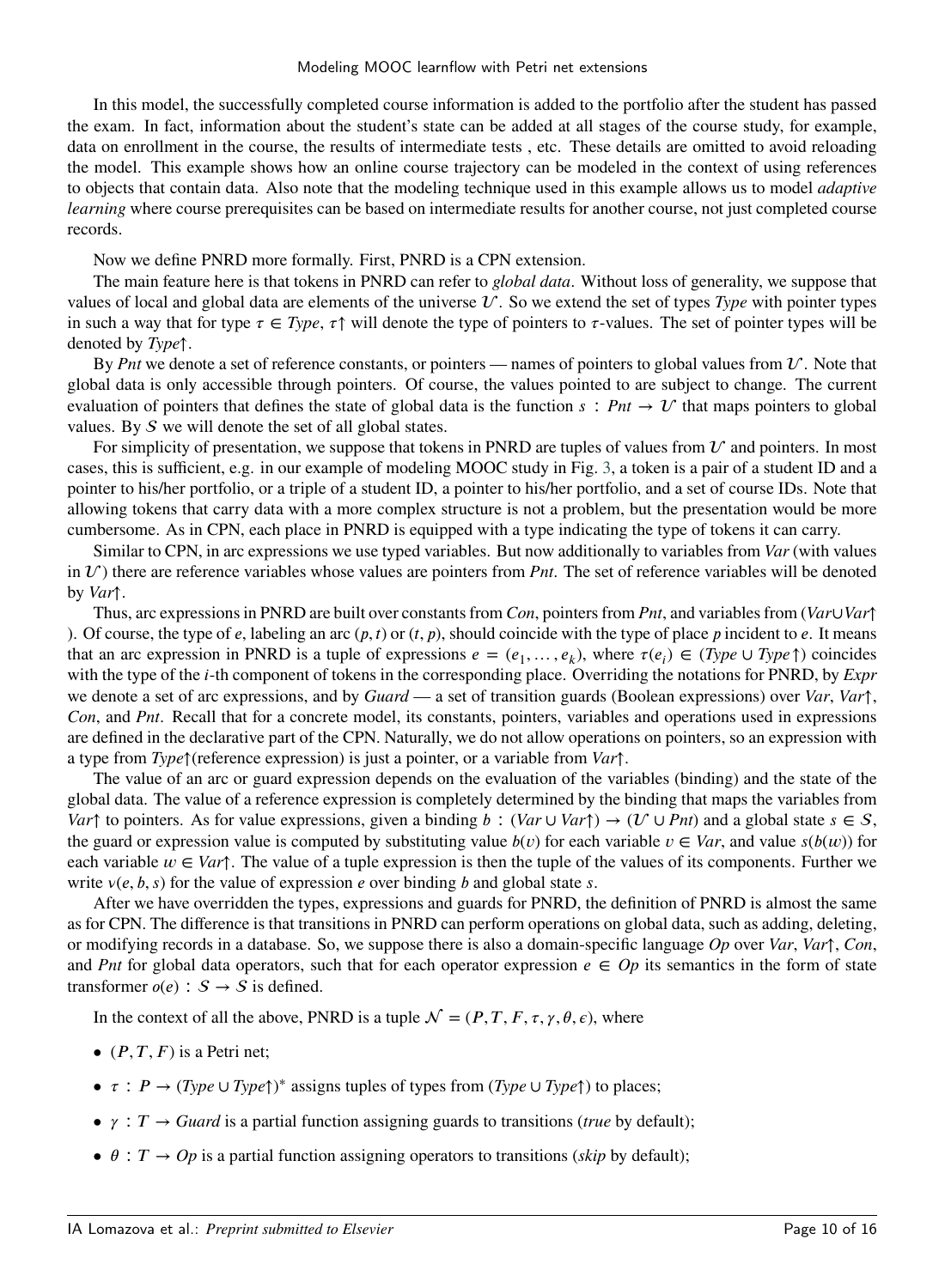$\bullet \epsilon : F \to \text{Expr}$  is an *arc labeling* function; the type of *e*, labeling an arc  $(p, t)$  or  $(t, p)$ , should coincide with the type of the place *p* incident to *e*.

A marking *m* in PNRD is a function that maps each place  $p \in P$  to a multiset of tokens  $m(p)$  of the corresponding type  $\tau(p)$ . In contrast to CPN, in PNRD model a state is defined not just as a marking, but as a marking along with the global data state, which is determined by the evaluation of pointers  $s : Pnt \to U$  which maps pointers to global values. Then a state in PNRD is a pair  $\sigma = (m, s)$ , where *m* is a marking, and *s* is a global data state.

Now we come to defining the firing rule for PNRD.

Let  $\mathcal{N} = (P, T, F, \tau, \gamma, \theta, \epsilon)$  be a PNRD,  $\sigma = (m, s)$  — its current state. A binding *b* :  $(Var \cup Var) \rightarrow (U \cup Pnt)$ for a transition  $t \in T$  is a partial function that assigns the (type consistent) value  $b(v) \in V$  to each variable  $v \in Var$ and, accordingly, the pointer  $b(w) \in P$ *nt* to each variable  $w \in Var$ <sup>†</sup> that appear in guard  $\gamma(t)$ , or in expressions on arcs incident to *t*. As in CPN, a binding determines a mode of transition firing.

An evaluation  $v(\epsilon(p, t), b, s)$  determines token demands (multiset of tokens) on *p* for *t* to be enabled with the binding *b*, and the multiset of tokens that the transition *t* removes from the place *p* when *t* occurs with the binding *b*. It also changes global state *s* to a new global state according to the operator  $\theta(t)$ . An evaluation  $v(e(t, p), b, s)$  determines the multiset of tokens added to an output place *p*. More precisely, a transition *t* is enabled in a state  $(m, s)$  w.r.t a binding *b* iff for all  $p \in P$ ,  $v(\epsilon(p, t), b, s) \subseteq m(p)$ . An enabled transition *t* fires in a state  $(m, s)$  yielding a new state  $(m', s')$ , such that for all places p,  $m'(p) = (m(p) - v(\epsilon(p, t), b, s)) + v(\epsilon(t, p), b, s)$ , and  $s' = o(\theta(t))(s)$ .

Similar to classical Petri nets, a PNRD run is a sequence of firings  $\sigma_0 \to \sigma_1 \to \dots$  starting from the initial state  $\sigma_0$ . The PNRD behavior is specified as a set of all its possible runs.

#### **3.4. Modeling Teamwork using PNRDs**

MOOCs can be individual pursuits, but their real effectiveness as a learning environment comes from the collaboration and teamwork that they make possible. We believe that cross-person interactions are at the center of the education process. It is very important for the lecture to monitor and analyze the interaction of students in order to detect and solve problems that arise. Leranflow models can help with this, but it is impossible to trace these aspects by simulating learning just for individual students, and excluding teamwork and organization of teamwork on a project.

We will now show that PNRD models allow us to express student interactions. Fig. 4 shows an example of student collaboration work, namely the implementation of a group project while studying an online course.

A student in the place 'Student pool' is encoded with a tuple (id, p), where 'id' is the student ID and 'p' is a reference to the student's portfolio. After firing of the transition 'select role' , a student can select one of the possible roles in the project from the place 'role pool'. Accordingly, at this stage, a student is identified as a tuple (id, p, r) the student's ID, reference to the portfolio, and the selected role 'r'.

Thus, tokens in the place 'student with selected role' represent students with selected roles ready to join a team. Then a team is created from these students, labeled with the team ID 'tid'. To create a team, all the roles of its members must be different. If the transition 'refuse role' fires, a token returns to 'student pool'. The 'select project' transition firing simulates a team's selection of a project theme from the pool of project subjects and adds the subject identifier 'sid' to the tuple representing the team. Each project can be selected by only one team; if the team stops working on the project, 'sid' of the project is returned to the project's subject pool.

Then, students discuss the work on the project. When the transition 'Discuss' has fired, the team token changes to the state where the choice is possible. The students may decide to cancel the project and return to 'Student pool' by splitting their team. Another option is to complete individual assignments and then discuss the results of the project. After that, in the place 'project discussion' tokens appear for teams that cross-review in pairs and then complete the project. As a result, a record of a successful team project is added to the portfolio.

## <span id="page-10-0"></span>**4. Discussion**

#### **4.1. Key Findings**

Modern education is supported by different types of information systems. Both online and conventional education models assume now that students access course data and submit their solutions in some type of a computerized system. The spread of such computer-aided education practices gives new opportunities to monitor, analyze, and improve education. This paper investigates how different aspects of the education process can be formally modeled using a mathematical language of Petri nets.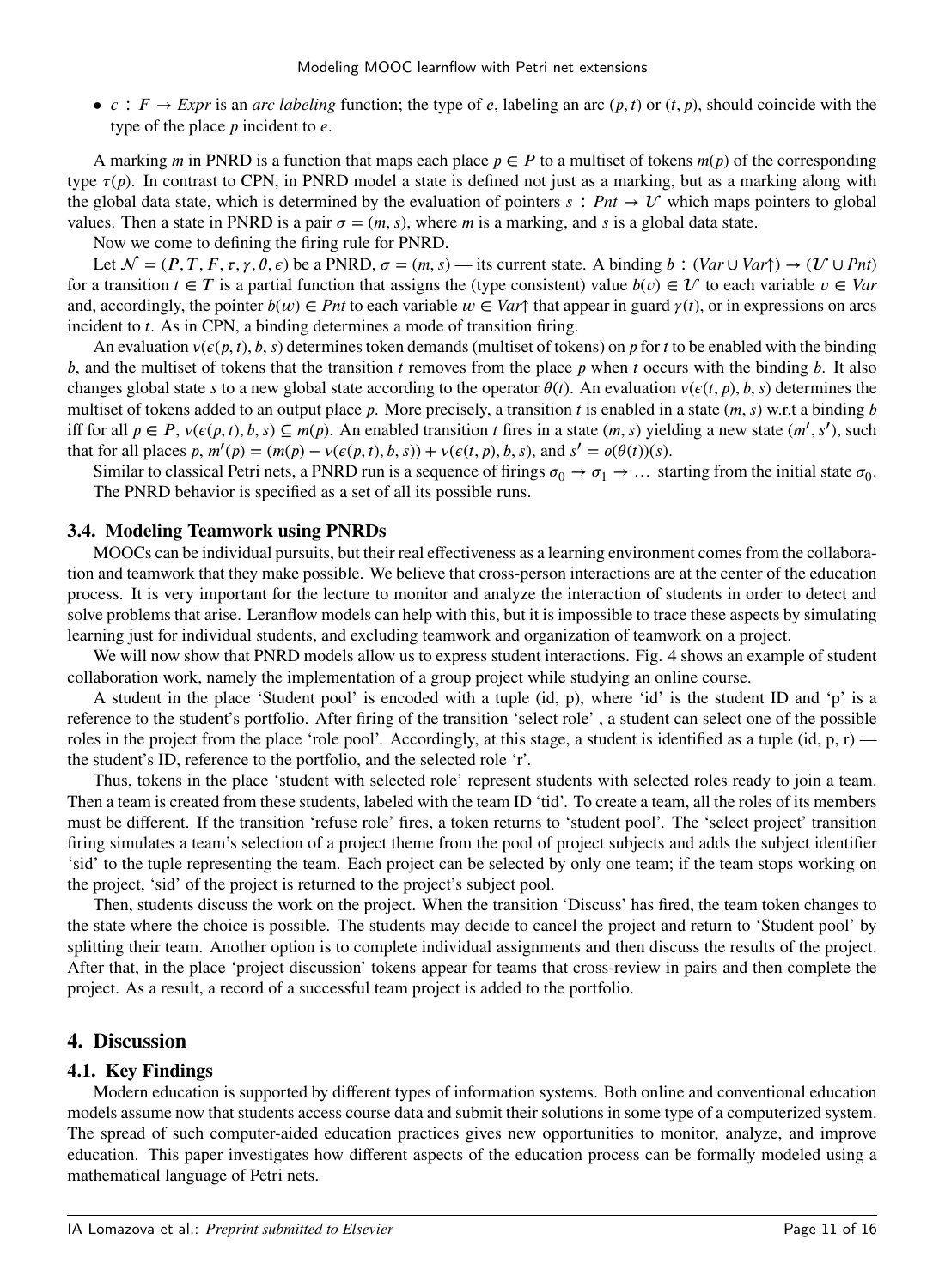#### Modeling MOOC learnflow with Petri net extensions



Figure 4: PNRD representing teamwork workflow. A list of items in square brackets indicates the set of these items

In the paper, we emphasize that **education is a distributed process** in which multiple agents (students and professors) can perform interdependent actions, as well as communicate and exchange data both synchronously and asynchronously. Students attend courses, submit individual task solutions, perform team projects. All these complex activities are supported by information systems, and thus can be analyzed using mathematical methods. To do this, the first step is to model.

In this paper, **we present a Petri net extension** to model the education process in a MOOC.

First, we identified the important aspects of education process which should be modeled. Typically, each student is allowed to attend more than one course at the same time. Student performance on each of the courses can influence his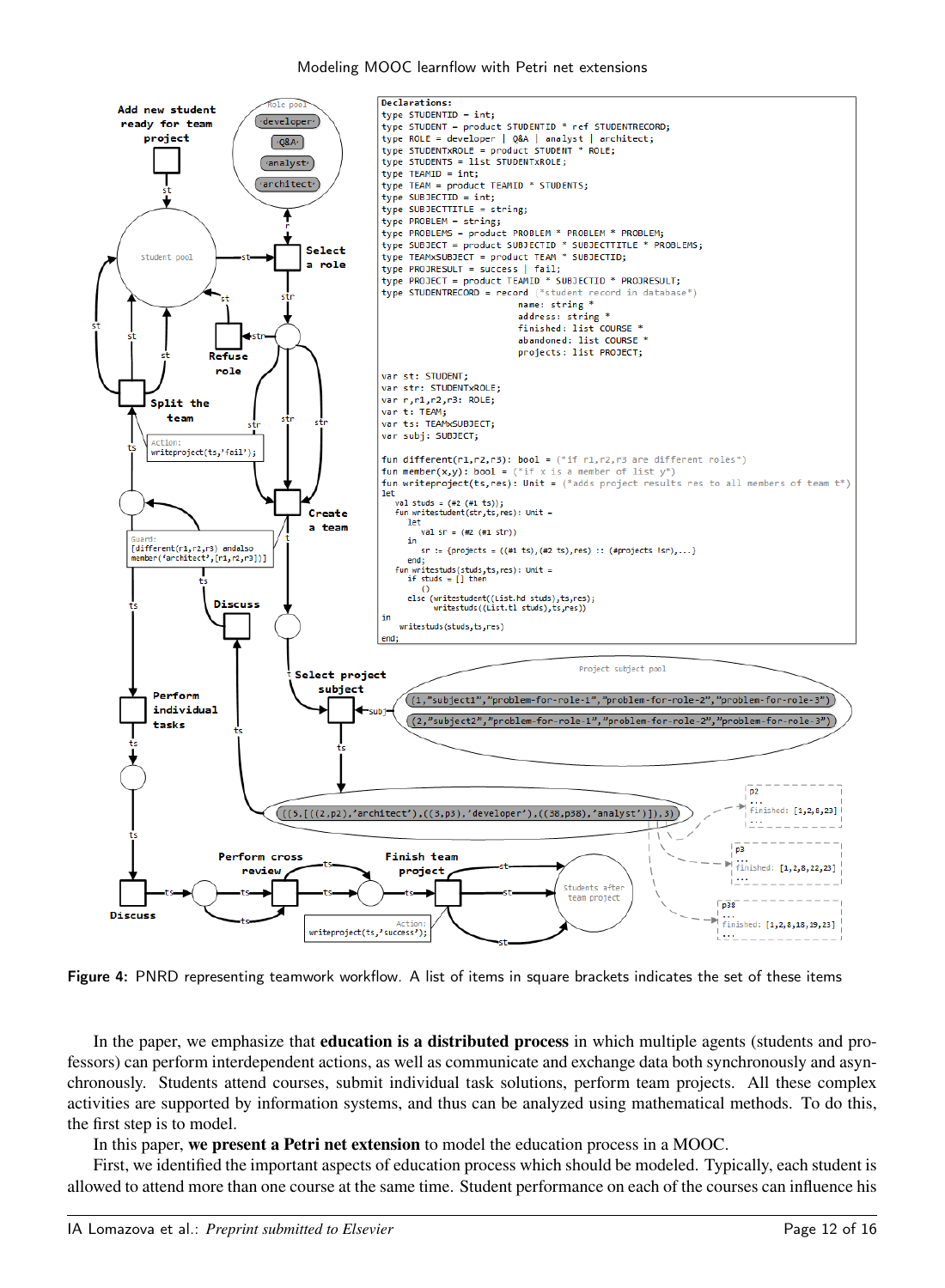or her results on other courses. Moreover, subjects learned in one course can be credited in other courses. Teamwork is of key importance in modern education practices as well. Students are linked to individual grade records etc. Classical Petri nets can not be used to model these aspects.

So (second), we proposed a new formalism supporting all these phenomena. An education process model in this new formalism can be used with different goals. An expert may use it **to understand the real process** better. It is possible **to identify difficulties** that a student may face. For example, if combined with additional student data, typical student trajectories can be found and projected onto a model together with outliers. Consequently, the model enables us to determine at what stages of the course or what types of work the student has a problem with and define the reasons for these problems. On the other hand, this could be a course management problem due to the complex and distributive nature of teamwork in MOOCs.

The modeling of a massive learnflow with respect to the students' teamwork and an individual student trajectory enables *better identification of bottlenecks due to communication*. Of high importance is to eliminate these early in the process. Students often interconnect with teammates during a course study. It is essential to combine individual student motivation, their ability to work independently and effectively with benefits of students' online **collaborative work**. Individual aspects of MOOC learners should be taken into account when individuals form a team in project-based education process. Besides supporting the faster achievement of main technical goals, this may help in collaborative outcomes.

The analysis of a student's learning trajectory can be based simply on modeling a single workflow. However, a model that shows how the student passes from class to class within a single discipline until the final exam does not reflect the full education process in computerized MOOC or LMS. In reality, a student takes more than one course at once. Studying online, a student goes through many courses, which may have common subjects. Consider, for example, how software testing can be taught in programming, software engineering, and other courses. So, do our students really need to learn a subject twice or their results can be just taken from one course to another? Prerequisites are also important to model. A student plans to study in course "A", however, to enroll, the student needs to have the skills from course "B". By using our proposed **model with references to data**, which courses a student has taken can be identified and the records are in the student's portfolio. Thus, we can model inter-course causal dependencies and use a single subject in many different courses. Our new formalism allows for performing **direct process verification** with respect to these communication aspects.

References to data in the proposed model can be applied for a nonlinear **adaptive course design**. A student may receive subject credits from different disciplines simultaneously. The individual **learning trajectory** can be many more **of declarative nature** than prescriptive. An expert has to specify what can not be done (using course models and prerequisites) rather than what to do. Using references to data related to process objects, experts are able to develop a simpler and less overloaded model. Again, process models can be tested using simulation or even verified, and only then implemented in a MOOC or LMS.

## **4.2. Conclusions and Future Work**

In this paper, we investigated the development of a multi-agent model of the e-learning process. We proposed a new mathematical formalism based on Petri nets which allows for modeling advanced aspects of the learning process: inter-agent communication, complex causal dependencies, distributed behavior of agents. One can model teamwork using our formalism as well.

This article is one of the first studies using Petri-net-based models that take teamwork into consideration. The model of team workflow may be a prototype for designing an e-learning environment for the analysis of MOOC performance and to organize an efficient environment for all participants (learners and teachers) of MOOCs and LMSs. The models based on the proposed formalism provide a holistic view, capturing various aspects of the online education process at an appropriate level of abstraction.

Our MOOC learning model enables a visual representation of the e-learning process. Note that visual analytics is used wide in business process management, software and technical process analysis [\(Keim, Kohlhammer, Ellis and](#page-14-30) [Mansmann,](#page-14-30) [2010;](#page-14-30) [Keim, Mansmann, Stoffel and Ziegler,](#page-14-31) [2018;](#page-14-31) [Kotylev and Mitsyuk,](#page-14-32) [2020\)](#page-14-32). It is possible to determine where bottlenecks occur on different levels within detailed information about courses. Course management is able to monitor education processes and identify bottlenecks in education and organizational processes for individual students, whole courses, or even multi-course learning environments.

It is important to highlight problems that will be a subject for **further research**.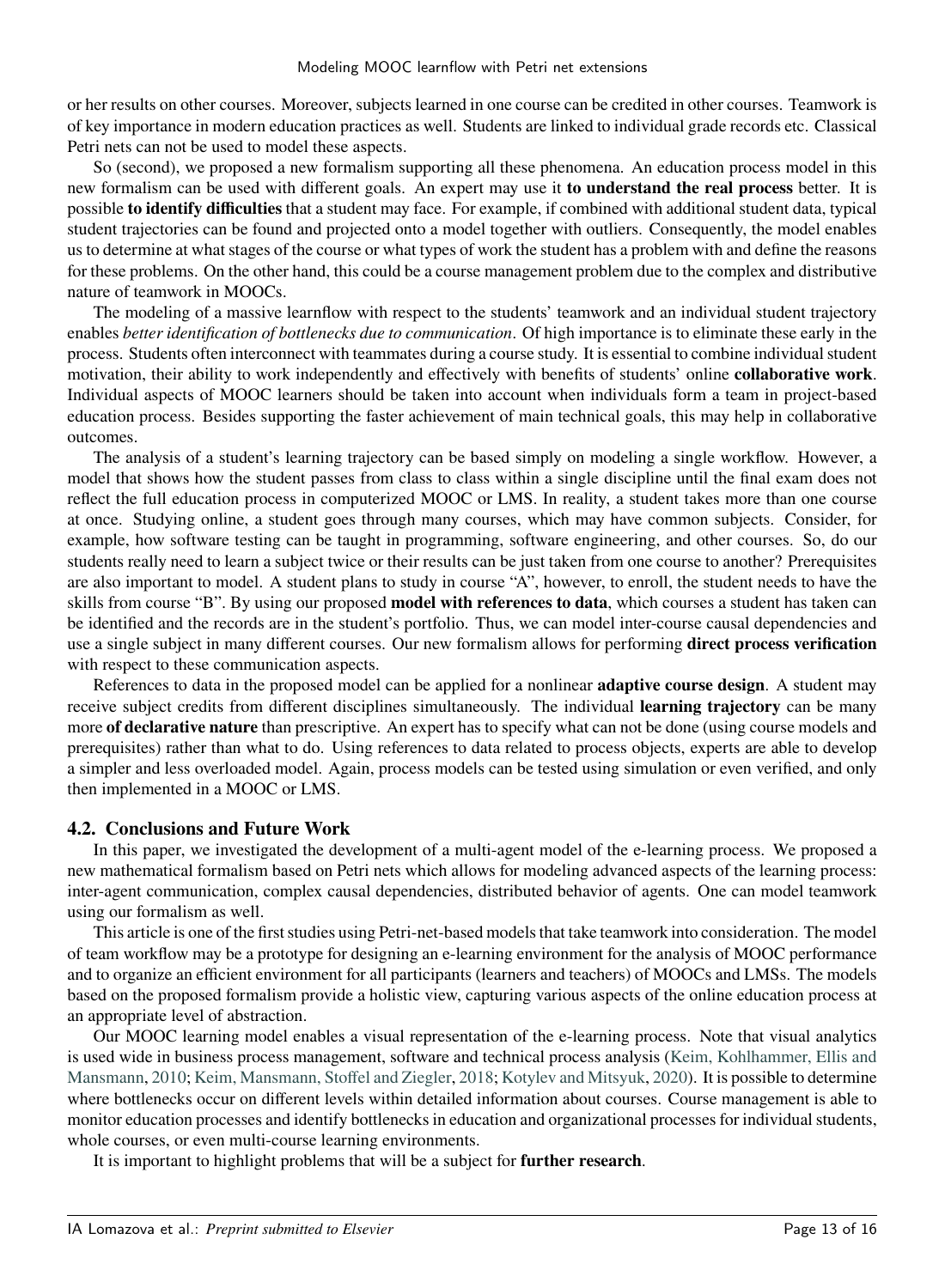The essential part of MOOC research is in the field of software and technical support. For modern complex elearning information systems, it is necessary to rationally optimize the available resource usage to ensure that MOOCs work efficiently, without communication difficulties between the participants. The proposed formalism can support the technical organization of such systems. However, the modeling formalism is general. Thus, when dealing with each concrete system models need to be adapted to the features of a specific MOOC platform. One of planned future projects is to perform case studies based on particular MOOC systems.

Other possible direction of future work is to enrich learning process models with learning system data. In particular, all these systems record event logs with technical information and user activity event. Fortunately, process mining [\(van der Aalst,](#page-13-18) [2016\)](#page-13-18) flourished in last years on rich plains of data. Using methods of this field it is possible to align models made by experts with the real process data [\(Carmona, van Dongen, Solti and Weidlich,](#page-13-19) [2018\)](#page-13-19). Moreover, process monitoring [\(Maggi, Francescomarino, Dumas and Ghidini,](#page-14-33) [2014\)](#page-14-33) facilities are considered very useful and promising. Process mining was implemented for the analysis of various problems in education, as there is a large amount of LMS data [\(Bogarín, Cerezo and Romero,](#page-13-20) [2018\)](#page-13-20). Thus, we believe the combination of our formalism with process mining will give us new opportunities for visualizing, monitoring, compliance and conformance checking in e-learning environments.

### **References**

<span id="page-13-18"></span>van der Aalst, W.M.P., 2016. Process Mining — Data Science in Action, Second Edition. Springer.

- <span id="page-13-8"></span>van der Aalst, W.M.P., van Hee, K.M., 2002. Workflow Management: Models, Methods, and Systems. Cooperative information systems, MIT Press.
- <span id="page-13-5"></span>Abbakumov, D., Desmet, P., Van den Noortgate, W., 2018. Measuring student's proficiency in MOOCs: multiple attempts extensions for the Rasch model. Heliyon 4, e01003. URL: <https://www.sciencedirect.com/science/article/pii/S2405844018344517>, doi:[https:](http://dx.doi.org/https://doi.org/10.1016/j.heliyon.2018.e01003) [//doi.org/10.1016/j.heliyon.2018.e01003](http://dx.doi.org/https://doi.org/10.1016/j.heliyon.2018.e01003).
- <span id="page-13-0"></span>Al-Rahmi, W., Aldraiweesh, A., Yahaya, N., Bin Kamin, Y., Zeki, A.M., 2019. Massive open online courses (MOOCs): Data on higher education. Data in Brief 22, 118–125. URL: <https://www.sciencedirect.com/science/article/pii/S2352340918315324>, doi:[https://doi.](http://dx.doi.org/https://doi.org/10.1016/j.dib.2018.11.139) [org/10.1016/j.dib.2018.11.139](http://dx.doi.org/https://doi.org/10.1016/j.dib.2018.11.139).
- <span id="page-13-13"></span>Balogh, Z., Kuchárik, M., 2019. Predicting student grades based on their usage of LMS moodle using Petri nets. Applied Sciences (Switzerland) 9. doi:[10.3390/app9204211](http://dx.doi.org/10.3390/app9204211).
- <span id="page-13-14"></span>Balogh, Z., Turčáni, M., Magdin, M., 2014. Design and creation of a universal model of educational process with the support of Petri nets. doi:[10.1007/978-94-007-7618-0\\_103](http://dx.doi.org/10.1007/978-94-007-7618-0_103).
- <span id="page-13-9"></span>Bergenthum, R., Desel, J., Harrer, A., Mauser, S., 2012. Modeling and mining of learnflows. Trans. Petri Nets Other Model. Concurr. 5, 22–50.
- <span id="page-13-20"></span>Bogarín, A., Cerezo, R., Romero, C., 2018. A survey on educational process mining. Wiley Interdisciplinary Reviews: Data Mining and Knowledge Discovery 8. doi:[10.1002/widm.1230](http://dx.doi.org/10.1002/widm.1230).
- <span id="page-13-19"></span>Carmona, J., van Dongen, B.F., Solti, A., Weidlich, M., 2018. Conformance Checking — Relating Processes and Models. Springer.
- <span id="page-13-7"></span>Carrasquel, J.C., Lomazova, I.A., 2019. Modelling and validation of trading and multi-agent systems: An approach based on process mining and petri nets.
- <span id="page-13-17"></span>Carrasquel, J.C., Lomazova, I.A., Rivkin, A., 2020. Modeling trading systems using Petri net extensions, in: PNSE@Petri Nets, CEUR-WS.org. pp. 118–137.
- <span id="page-13-4"></span>Charo, R., Aznárez-Sanado, M., Guillermo, M., 2020. Self-regulation of learning and MOOC retention. Computers in Human Behavior 111, 106423. doi:[10.1016/j.chb.2020.106423](http://dx.doi.org/10.1016/j.chb.2020.106423).
- <span id="page-13-1"></span>Chen, X., Zou, D., Cheng, G., Xie, H., 2020. Detecting latent topics and trends in educational technologies over four decades using structural topic modeling: A retrospective of all volumes of computers & education. Computers & Education 151, 103855. URL: [https://www.](https://www.sciencedirect.com/science/article/pii/S0360131520300555) [sciencedirect.com/science/article/pii/S0360131520300555](https://www.sciencedirect.com/science/article/pii/S0360131520300555), doi:[https://doi.org/10.1016/j.compedu.2020.103855](http://dx.doi.org/https://doi.org/10.1016/j.compedu.2020.103855).
- <span id="page-13-12"></span>Conijn, R., den Beemt, A.V., Cuijpers, P., 2018. Predicting student performance in a blended MOOC. Journal of Computer Assisted Learning 34, 615–628. doi:[10.1111/jcal.12270](http://dx.doi.org/10.1111/jcal.12270).
- <span id="page-13-11"></span>Deeva, G., Smedt, J.D., Koninck, P.D., Weerdt, J.D., 2018. Dropout prediction in MOOCs: A comparison between process and sequence mining. doi:[10.1007/978-3-319-74030-0\\_18](http://dx.doi.org/10.1007/978-3-319-74030-0_18).
- <span id="page-13-10"></span>Deng, R., Benckendorff, P., Gannaway, D., 2019. Progress and new directions for teaching and learning in MOOCs. Computers and Education 129. doi:[10.1016/j.compedu.2018.10.019](http://dx.doi.org/10.1016/j.compedu.2018.10.019).
- <span id="page-13-6"></span>Dumbach, P., Aly, A., Zrenner, M., Eskofier, B.M., 2020. Exploration of process mining opportunities in educational software engineering - The GitLab Analyser, in: EDM, International Educational Data Mining Society.
- <span id="page-13-16"></span>Fahland, D., 2019. Describing behavior of processes with many-to-many interactions, in: Petri Nets, Springer. pp. 3–24.

<span id="page-13-3"></span>Fang, J., Tang, L., Yang, J., Peng, M., 2019. Social interaction in MOOCs: The mediating effects of immersive experience and psychological needs satisfaction. Telematics and Informatics 39. doi:[10.1016/j.tele.2019.01.006](http://dx.doi.org/10.1016/j.tele.2019.01.006).

- <span id="page-13-2"></span>Ángel Fidalgo-Blanco, Sein-Echaluce, M.L., García-Peñalvo, F.J., 2015. Methodological approach and technological framework to break the current limitations of MOOC model. Journal of Universal Computer Science 21.
- <span id="page-13-15"></span>Frosch-Wilke, D., Sánchez-Alonso, S., Dodero, J.M., 2008. Evolutionary design of collaborative learning processes through reflective Petri nets. doi:[10.1109/ICALT.2008.70](http://dx.doi.org/10.1109/ICALT.2008.70).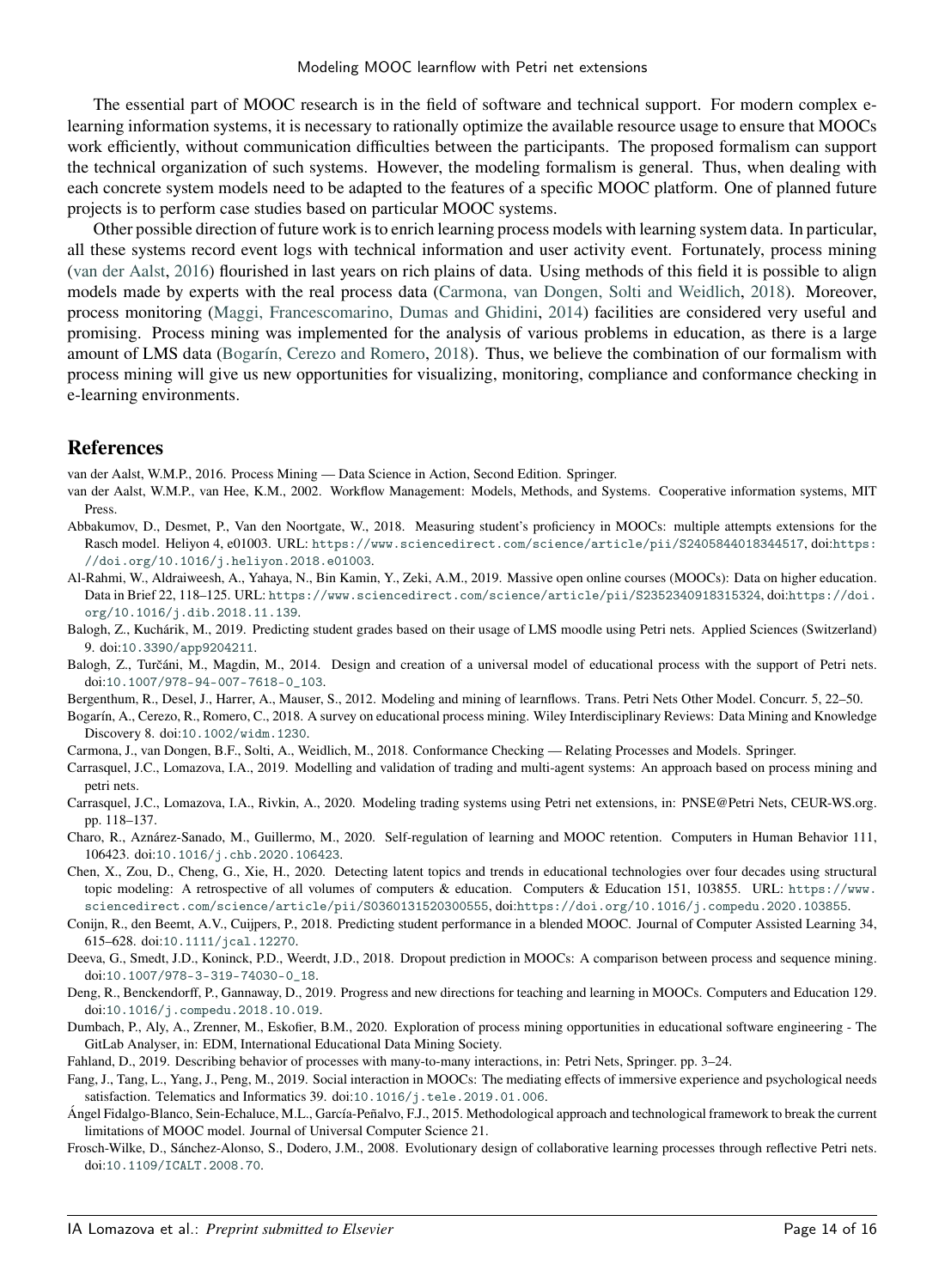- <span id="page-14-3"></span>García-Peñalvo, F.J., Blanco, Á.F., Sein-Echaluce, M.L., 2018. An adaptive hybrid MOOC model: Disrupting the MOOC concept in higher education. Telematics Informatics 35, 1018–1030.
- <span id="page-14-25"></span>Ghilardi, S., Gianola, A., Montali, M., Rivkin, A., 2020. Petri nets with parameterised data — modelling and verification, in: BPM, Springer. pp. 55–74. doi:[10.1007/978-3-030-58666-9\\_4](http://dx.doi.org/10.1007/978-3-030-58666-9_4).
- <span id="page-14-16"></span>Guerrero, M., Heaton, S., Urbano, D., 2020. Building universities' intrapreneurial capabilities in the digital era: The role and impacts of massive open online courses (MOOCs). Technovation doi:[10.1016/j.technovation.2020.102139](http://dx.doi.org/10.1016/j.technovation.2020.102139).
- <span id="page-14-23"></span>Hammami, S., Mathkour, H., 2015. Adaptive e-learning system based on agents and object petri nets (AELS-A/OPN). Computer Applications in Engineering Education 23. doi:[10.1002/cae.21587](http://dx.doi.org/10.1002/cae.21587).
- <span id="page-14-0"></span>Hewawalpita, S., Herath, S., Perera, I., Meedeniya, D., 2018. Effective learning content offering in MOOCs with virtual reality — an exploratory study on learner experience. Journal of Universal Computer Science 24, 129–148.
- <span id="page-14-13"></span>Jensen, K., Kristensen, L.M., 2009. Coloured Petri Nets — Modelling and Validation of Concurrent Systems. Springer.
- <span id="page-14-24"></span>Juhasova, A., Kazlov, I., Juhas, G., Molnar, L., 2016. How to model curricula and learnflows by Petri nets — a survey, IEEE. doi:[10.1109/ICETA.](http://dx.doi.org/10.1109/ICETA.2016.7802082) [2016.7802082](http://dx.doi.org/10.1109/ICETA.2016.7802082).
- <span id="page-14-6"></span>Julia, K., Peter, V.R., Marco, K., 2021. Educational scalability in MOOCs: Analysing instructional designs to find best practices. Computers and Education 161. doi:[10.1016/j.compedu.2020.104054](http://dx.doi.org/10.1016/j.compedu.2020.104054).
- <span id="page-14-9"></span>Jung, Y., Lee, J., 2018. Learning engagement and persistence in massive open online courses (MOOCs). Computers & Education 122. doi:[10.](http://dx.doi.org/10.1016/j.compedu.2018.02.013) [1016/j.compedu.2018.02.013](http://dx.doi.org/10.1016/j.compedu.2018.02.013).
- <span id="page-14-30"></span>Keim, D.A., Kohlhammer, J., Ellis, G.P., Mansmann, F., 2010. Mastering the Information Age — Solving Problems with Visual Analytics. Eurographics Association.
- <span id="page-14-31"></span>Keim, D.A., Mansmann, F., Stoffel, A., Ziegler, H., 2018. Visual analytics, in: Encyclopedia of Database Systems (2nd ed.). Springer.
- <span id="page-14-14"></span>Köhler, M., Moldt, D., Rölke, H., 2001. Modelling the structure and behaviour of petri net agents. doi:[10.1007/3-540-45740-2\\_14](http://dx.doi.org/10.1007/3-540-45740-2_14).
- <span id="page-14-27"></span>Köhler, M., Moldt, D., Rölke, H., Valk, R., 2005. Linking micro and macro description of scalable social systems using reference nets, in: Socionics, Springer. pp. 51–67.
- <span id="page-14-11"></span>Konak, A., Kulturel-Konak, S., Cheung, G.W., 2019. Teamwork attitudes, interest and self-efficacy between online and face-to-face information technology students. Team Performance Management 25, 253–278. doi:[10.1108/TPM-05-2018-0035](http://dx.doi.org/10.1108/TPM-05-2018-0035).
- <span id="page-14-32"></span>Kotylev, Y.V., Mitsyuk, A.A., 2020. Software system behavior can be analyzed with visual analytics, in: Modeling and Analysis of Complex Systems and Processes — MACSPro'2020, CEUR-WS.org. pp. 46–56.
- <span id="page-14-15"></span>Kummer, O., Wienberg, F., Duvigneau, M., Schumacher, J., Köhler, M., Moldt, D., Rölke, H., Valk, R., 2004. An extensible editor and simulation engine for petri nets: Renew.
- <span id="page-14-33"></span>Maggi, F.M., Francescomarino, C.D., Dumas, M., Ghidini, C., 2014. Predictive monitoring of business processes, in: CAiSE, Springer. pp. 457–472.
- <span id="page-14-7"></span>Mhouti, A.E., Nasseh, A., Erradi, M., 2016. Stimulate engagement and motivation in MOOCs using an ontologies based multi-agents system. International Journal of Intelligent Systems and Applications 8, 33–42. doi:[10.5815/IJISA.2016.04.04](http://dx.doi.org/10.5815/IJISA.2016.04.04).
- <span id="page-14-29"></span>Montali, M., Rivkin, A., 2017. DB-Nets: On the marriage of colored Petri nets and relational databases. Trans. Petri Nets Other Model. Concurr. 12, 91–118.
- <span id="page-14-17"></span>Mubarak, A.A., Cao, H., Zhang, W., 2020. Prediction of students' early dropout based on their interaction logs in online learning environment. Interactive Learning Environments doi:[10.1080/10494820.2020.1727529](http://dx.doi.org/10.1080/10494820.2020.1727529).
- <span id="page-14-12"></span>Papanikolaou, K., Boubouka, M., 2010. Promoting collaboration in a project-based e-learning context. Journal of Research on Technology in Education 43. doi:[10.1080/15391523.2010.10782566](http://dx.doi.org/10.1080/15391523.2010.10782566).
- <span id="page-14-1"></span>Pardos, Z.A., Tang, S., Davis, D., Le, C.V., 2017. Enabling real-time adaptivity in MOOCs with a personalized next-step recommendation framework, in: L@S, ACM. pp. 23–32. doi:[10.1145/3051457.3051471](http://dx.doi.org/10.1145/3051457.3051471).
- <span id="page-14-26"></span>Planas, A., Feliu, L., Arbat, G., Pujol, J., Suñol, J., Castro, F., 2020. An analysis of teamwork based on self and peer evaluation in higher education. Assessment & Evaluation in Higher Education 46, 1–17. doi:[10.1080/02602938.2020.1763254](http://dx.doi.org/10.1080/02602938.2020.1763254).
- <span id="page-14-18"></span>Prakash, L.S., Zia, K., Khalil, I., 2018. Collaborative learning to reduce learners dropouts in MOOCs: Modeling an agent-based simulation. doi:[10.1145/3282373.3282424](http://dx.doi.org/10.1145/3282373.3282424).
- <span id="page-14-21"></span>Premlatha, K.R., Dharani, B., Geetha, T.V., 2016. Dynamic learner profiling and automatic learner classification for adaptive e-learning environment. Interactive Learning Environments 24. doi:[10.1080/10494820.2014.948459](http://dx.doi.org/10.1080/10494820.2014.948459).
- <span id="page-14-20"></span>Premlatha, K.R., Geetha, T.V., 2015. Learning content design and learner adaptation for adaptive e-learning environment: a survey. Artificial Intelligence Review 44. doi:[10.1007/s10462-015-9432-z](http://dx.doi.org/10.1007/s10462-015-9432-z).
- <span id="page-14-5"></span>Qiu, J., Tang, J., Liu, T.X., Gong, J., Zhang, C., Zhang, Q., Xue, Y., 2016. Modeling and predicting learning behavior in MOOCs, ACM. doi:[10.](http://dx.doi.org/10.1145/2835776.2835842) [1145/2835776.2835842](http://dx.doi.org/10.1145/2835776.2835842).
- <span id="page-14-19"></span>Salazar-Fernandez, J.P., Sepúlveda, M., Munoz-Gama, J., Nussbaum, M., 2021. Curricular analytics to characterize educational trajectories in high-failure rate courses that lead to late dropout. Applied Sciences 11.
- <span id="page-14-4"></span>Sein-Echaluce, M.L., Blanco, Á.F., García-Peñalvo, F.J., Conde, M.Á., 2016. iMOOC Platform: Adaptive MOOCs, in: HCI (23), Springer. pp. 380–390. doi:[10.1007/978-3-319-39483-1\\_35](http://dx.doi.org/10.1007/978-3-319-39483-1_35).
- <span id="page-14-2"></span>Topali, P., Ortega-Arranz, A., Er, E., Martínez-Monés, A., Villagra, S., Dimitriadis, Y., 2019. Exploring the problems experienced by learners in a MOOC implementing active learning pedagogies, pp. 81–90. doi:[10.1007/978-3-030-19875-6\\_10](http://dx.doi.org/10.1007/978-3-030-19875-6_10).
- <span id="page-14-28"></span>Valk, R., 1998. Petri nets as token objects: An introduction to elementary object nets, in: ICATPN, Springer. pp. 1–25.
- <span id="page-14-22"></span>Vidal, J.C., Lama, M., Díaz-Hermida, F., Bugarín, A., 2013. A Petri net model for changing units of learning in runtime. Knowl. Based Syst. 41, 26–42.
- <span id="page-14-8"></span>Wise, A.F., Cui, Y., 2018. Unpacking the relationship between discussion forum participation and learning in MOOCs: Content is key, in: Proceedings of the 8th International Conference on Learning Analytics and Knowledge, Association for Computing Machinery, New York, NY, USA. pp. 330–339. URL: <https://doi.org/10.1145/3170358.3170403>, doi:[10.1145/3170358.3170403](http://dx.doi.org/10.1145/3170358.3170403).
- <span id="page-14-10"></span>Yu, H., Miao, C., Leung, C., White, T., 2017. Towards AI-powered personalization in MOOC learning. npj Science of Learning 2. doi:[10.1038/](http://dx.doi.org/10.1038/s41539-017-0016-3)